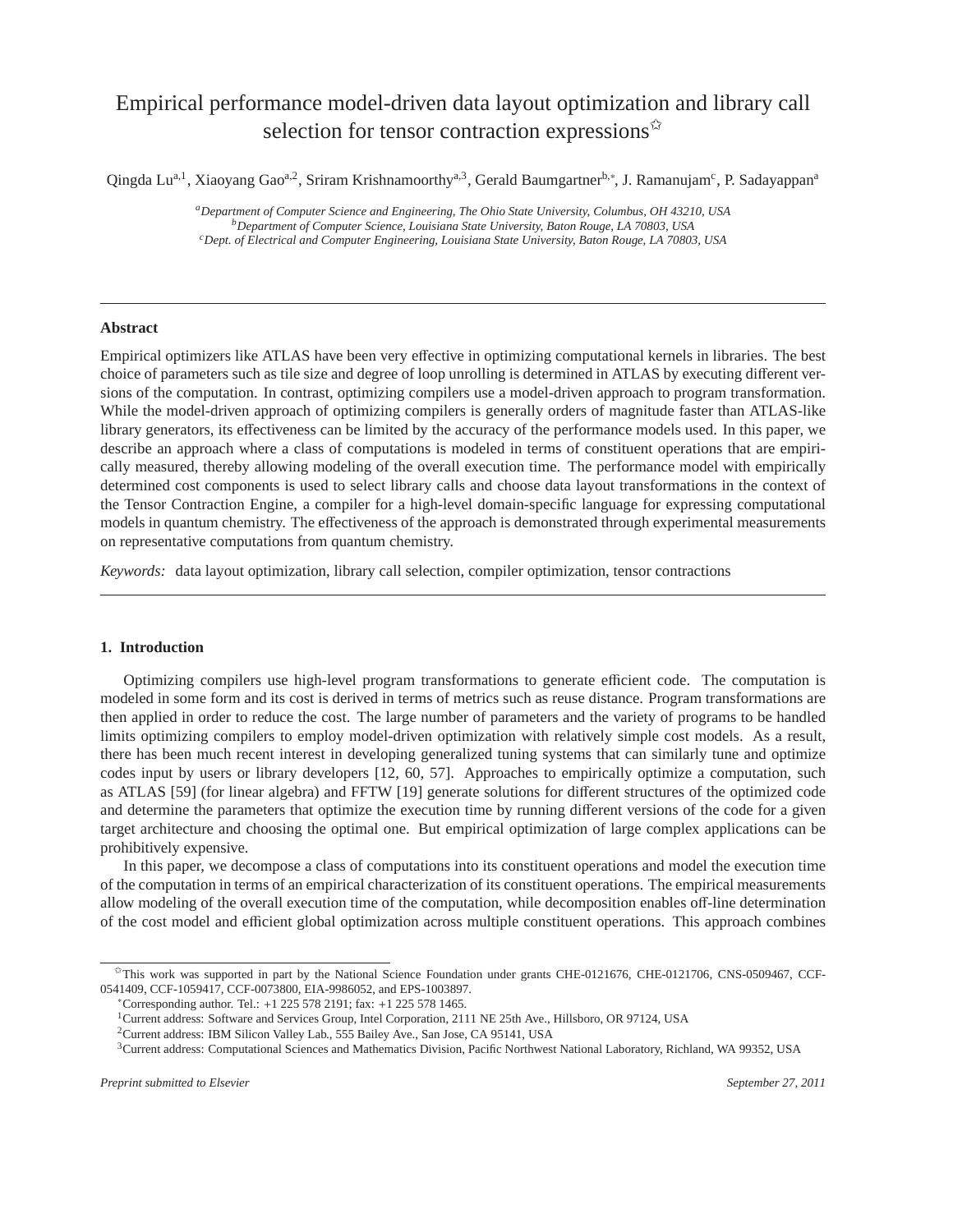the best features of empirical optimizations, namely, the incorporation of complex behavior of modern architectures, and a model-driven approach that enables efficient exploration of the search space.

Our domain of interest is the calculation of electronic structure properties using *ab initio* quantum chemistry models, such as the coupled cluster models [48]. We have developed an automatic synthesis system called the Tensor Contraction Engine (TCE) that generates efficient parallel programs from high-level expressions for a class of computations expressible as tensor contractions [6, 26, 16, 15]. Tensor contractions are essentially matrix multiplications generalized to higher-dimensional arrays (i.e., tensors). The computation is represented by an expression tree, in which each node represents the contraction of two tensors to produce a result tensor. The order of indices of the intermediate tensors is not constrained. In contrast to our other papers on the TCE [6, 26, 16, 15], in this paper, we address the problem of effective code generation for tensor contractions (products of multi-dimensional arrays) in terms of calls to linear algebra libraries that are optimized for two-dimensional arrays for a variety of target architectures.

Computational kernels such as Basic Linear Algebra Subroutines (BLAS) [18] have been tuned to achieve very high performance. These hand-tuned or empirically optimized kernels generally achieve better performance than conventional general-purpose compilers [61]. Significant improvements in execution time can be obtained if program transformations can identify these computational kernels and use these libraries [3]. If General Matrix Multiplication (GEMM) routines available in BLAS libraries are used to perform tensor contractions, the multi-dimensional intermediate arrays that arise in tensor contractions must be transformed to group the indices to allow a two-dimensional view of the arrays, as required by GEMM. We observe that the performance of the GEMM routines is significantly influenced by the choice of parameters used in their invocation. We determine the layouts of the intermediate arrays and the choice of parameters to the GEMM invocations that minimize the overall execution time. The overall execution time is estimated from the GEMM and index permutation times. Empirically-derived costs for these constituent operations are used to determine the GEMM parameters and array layouts.

The approach presented in this paper may be viewed as an instance of the telescoping languages approach [33, 34, 11, 10]. The telescoping languages approach aims at facilitating a high-level *scripting* interface for a domainspecific computation to the user, while achieving high performance that is portable across machine architectures, and compilation time that only grows linearly with the size of the user script. In this paper, we evaluate the performance of the relevant libraries empirically. On distributed-memory machines, parallel code is generated using the Global Arrays (GA) library [54, 24, 53]. Parallel matrix multiplication is performed using the Cannon matrix multiplication algorithm [9, 25], extended to handle non-square distributions of matrices amongst the processors [21]. The matrix multiplication within each node is performed using GEMM. The parallel matrix multiplication and parallel index transformation costs are estimated from the local GEMM and transformation costs and the communication cost. We then use the empirical results to construct a performance model that enables the code generator to determine the appropriate choice of array layouts and distributions and usage modalities for library calls.

The paper is organized as follows. In Section 2, we elaborate on the computational context, demonstrate potential optimization opportunities, and then define our problem. Section 3 discusses the constituent operations in the computation and the parameters to be determined to generate optimal parallel code. Section 4 describes the determination of the constituent operation costs. Section 5 discusses the determination of the parameters of the generated code from the constituent operation costs. Results are presented in Section 6. Section 7 discusses related work. Section 8 concludes the paper.

# **2. The computational context**

The Tensor Contraction Engine (TCE) [6, 26, 16, 15] is a domain-specific compiler for developing accurate ab initio models in quantum chemistry. The TCE takes as input a high-level specification of a computation expressed as a set of tensor contractions and transforms it into efficient parallel code. In the class of computations considered, the final result to be computed can be expressed as multi-dimensional summations of the product of several input arrays.

The TCE incorporates several compile-time optimizations, including algebraic transformations [45, 46] and common subexpression elimination [26] for minimizing operation counts, finding the optimal evaluation order [44] and loop fusion [43, 42] for reducing memory requirements, space-time trade-off optimization [15], data locality optimization, which combines loop fusion and tiling for reducing disc-to-memory traffic [22, 7, 40], and communication minimization [23, 16]. Regardless, of whether outer loops are fused or whether loops are tiled as a result of other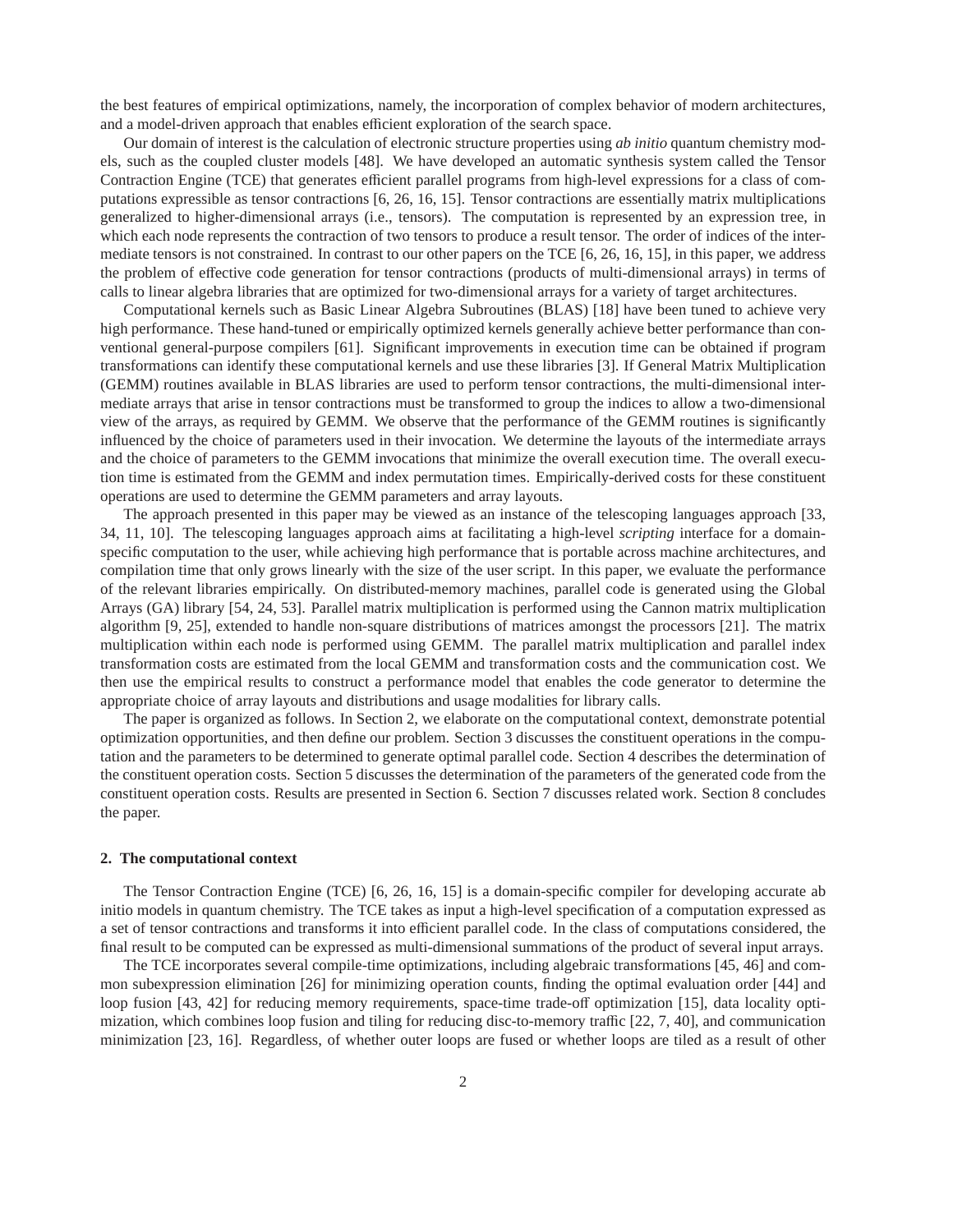optimizations, the inner-most perfectly-nested loop nests can be implemented as a combination of generalized matrix multiplication and index permutation (multi-dimensional transposition) library calls. In this paper, we discuss the optimal selection of these library calls together with determining the layout of intermediate arrays.

Consider the following tensor contraction expression, a sub-expression of the coupled cluster singles and doubles (CCSD) equation [48],

$$
S[a, b, i, j] = \sum_{c,d,k,l} A[a, b, k, l] \times B[c, d, k, l] \times C[c, i] \times D[d, j]
$$

where all indices range over *N*. The direct computation of this expression using eight perfectly nested loops would require  $O(N^8)$  arithmetic operations. Instead, by computing the following intermediate partial results, the number of operations can be reduced to  $O(N^6)$ .

$$
T1[d, i, k, l] = \sum_{c} B[c, d, k, l] \times C[c, i]
$$
  
\n
$$
T2[i, j, k, l] = \sum_{d} T1[d, i, k, l] \times D[d, j]
$$
  
\n
$$
S[a, b, i, j] = \sum_{k,l} A[a, b, k, l] \times T2[i, j, k, l]
$$

It is possible for different (non-equivalent) operation-minimal codes to have different execution times, or even for a non-operation-minimal code to out-perform the operation-minimal ones. However, because of the computational complexity of operation minimization, we currently only use a single operation-minimal form as a starting point for later optimizations.

Each of the summation expressions above is the contraction of a pair of tensors. As in matrix multiplication, the summation indices in a tensor contraction occur twice while non-summation indices occur once. Tensor contraction can, therefore, be viewed as a generalization of matrix multiplication.

Since efficient tuned library Generalized Matrix Multiplication (GEMM) routines exist, it is attractive to translate the computation for each tensor contraction node into a GEMM call. However, that may require restructuring the layout (or permuting the indices) of the tensor, so that its layout can be viewed as a two-dimensional matrix.

The layout of an array is the order in which the elements are stored in adjacent locations of memory. If the adjacent elements in memory correspond to differences in the left-most index followed by the indices in the right, the array is said to be laid out in column-major order. Variation in indices from right-to-left is referred to as row-major order. Following Fortran convention, the argument and result matrices in a GEMM call are assumed to be laid out in column-major order. E.g., a matrix *M*[*i*, *j*] with *n* rows and *m* columns is laid out in memory as follows:

$$
M[1, 1], M[2, 1], \ldots, M[n, 1], M[1, 2], \ldots, M[n, 2], \ldots, M[1, m], M[2, m], \ldots, M[n, m]
$$

The four-dimensional tensor  $S[a, b, i, j]$  has the following layout in memory:

$$
S[1,1,1,1],\ldots,S[N,1,1,1],S[1,2,1,1],\ldots,S[N,2,1,1],\ldots,S[1,N,1,1],\ldots,S[N,N,1,1],S[1,1,2,1],\ldots,S[N,N,N,N]
$$

Since the elements for the first two dimensions are consecutive in memory for fixed values of *i* and *j*, this fourdimensional tensor can be viewed as a three-dimensional  $N^2 \times N \times N$  tensor  $S[ab, i, j]$ , where the meta index *ab* is computed as  $a + N(b-1)$ . In general, any consecutive indices can be grouped into a meta index. This tensor, therefore, can be viewed as either of the matrices  $S[abi, j]$ ,  $S[ab, ij]$ , or  $S[a, bij]$ .

Each of the matrix arguments in a GEMM call has one summation and one non-summation index. In a normal invocation, the summation index is the right index of the left argument and the left index of the right argument, but GEMM allows one or both arguments to be supplied in transposed form. For a multi-dimensional tensor to be viewed as a two-dimensional matrix, the summation and non-summation indices in the contraction must be grouped into two contiguous sets of indices. This may involve changing the layout of the tensor to meet the requirements of the GEMM call. For example, the tensor  $A[a, b, k, l]$  with summation indices k and l can be viewed as the two-dimensional  $N^2 \times N^2$  matrix *A*[*ab*, *kl*] with non-summation meta index *ab* and summation meta index *kl*. In this case, no layout transformation is necessary.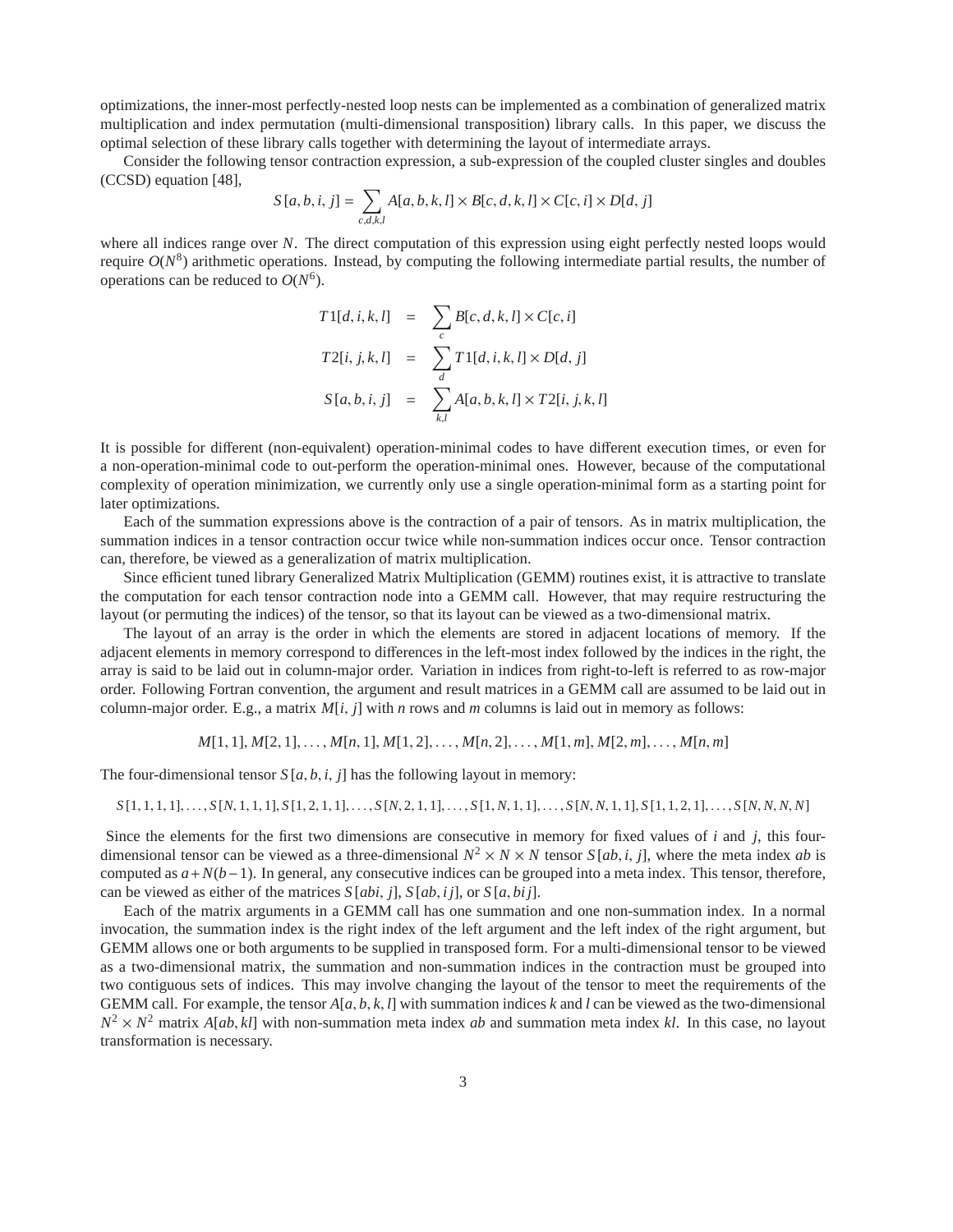

Figure 1: Expression tree for a sub-expression in the CCSD equation. (a) Original expression tree (b) The expanded expression tree used for layout optimization

When the tensor expressions are executed in parallel, the arrays need to be distributed amongst the processors. Optimized implementations of parallel matrix-matrix multiplication, such as ScaLAPACK [13], employ a blocked Cartesian distribution of the two-dimensional arrays onto a square processor grid.

For the above 3-contraction example, the first contraction can be implemented directly as a call to GEMM with *B* viewed as an  $N \times N^3$  rectangular matrix  $B[c, dkl]$  and *C* as an  $N \times N$  matrix. For the GEMM call, *B* is provided as a transposed operand and *C* as a normal operand. The intermediate *T*1 resulting from this GEMM call is generated as the two-dimensional matrix  $T1[dkl, i]$ , which corresponds to the tensor  $T1[d, k, l, i]$ . For the second GEMM call, *T*1[*d*, *k*, *l*, *i*] can be viewed as an  $N \times N^3$  rectangular matrix *T*1[*d*, *kli*] and *D* as an  $N \times N$  matrix. The resulting intermediate *T*2 is generated as the two-dimensional matrix  $T2[kli, j]$ , which corresponds to the tensor  $T2[k, l, i, j]$ , which is then viewed as an  $N^2 \times N^2$  matrix  $T2[k, i j]$  for the third GEMM call. By swapping the left and right operands to the third GEMM call, the result tensor *S* can be generated in the desired layout as  $S[a, b, i, j]$ .

However, suppose that the input tensor *B* is provided as  $B[d, c, l, k]$ . Since the summation index *c* is neither the left-most nor the right-most index, the layout of the tensor must be restructured. E.g., the indices could be permuted to result in  $B'(c, d, l, k]$ , which can then be used as a transposed operand in the GEMM call as above. Alternatively, the indices could be permuted to result in  $B'[d, l, k, c]$ , which is then used as a normal operand in the GEMM call. As we will see in the next section, the execution times for these two combinations of index permutation and matrix multiplication can be significantly different. In either case, however,  $T2$  will eventually be generated as  $T2[l, k, i, j]$ , which requires an additional index permutation. If the index permutation of *B* is chosen to result in either  $B'[c, d, k, l]$ or  $B'[d, k, l, c]$ , the index permutation of  $T2$  can be avoided.

We represent this computation as an expression tree. As an example, Fig. 1(a) shows the expression tree for the sub-expression from the CCSD model discussed above. The root of the tree is the output array; input arrays form the leaf nodes. Interior nodes correspond to contractions. For contraction nodes, we indicate the indices that are summed over with a summation symbol. The layouts of leaf nodes and of the root of the tree are specified by the user and are fixed in column major order of the indices. The array reference labels shown for interior nodes are for convenience in referring to the result of the contraction, but do not constrain the layout, which we indicate with curly braces.

An intermediate array can benefit from different layouts when it is produced as the output of one GEMM call and consumed as input in another GEMM call. This translates into the possibility of an index permutation for each intermediate node. We represent this possibility in an expanded expression tree that is derived from the original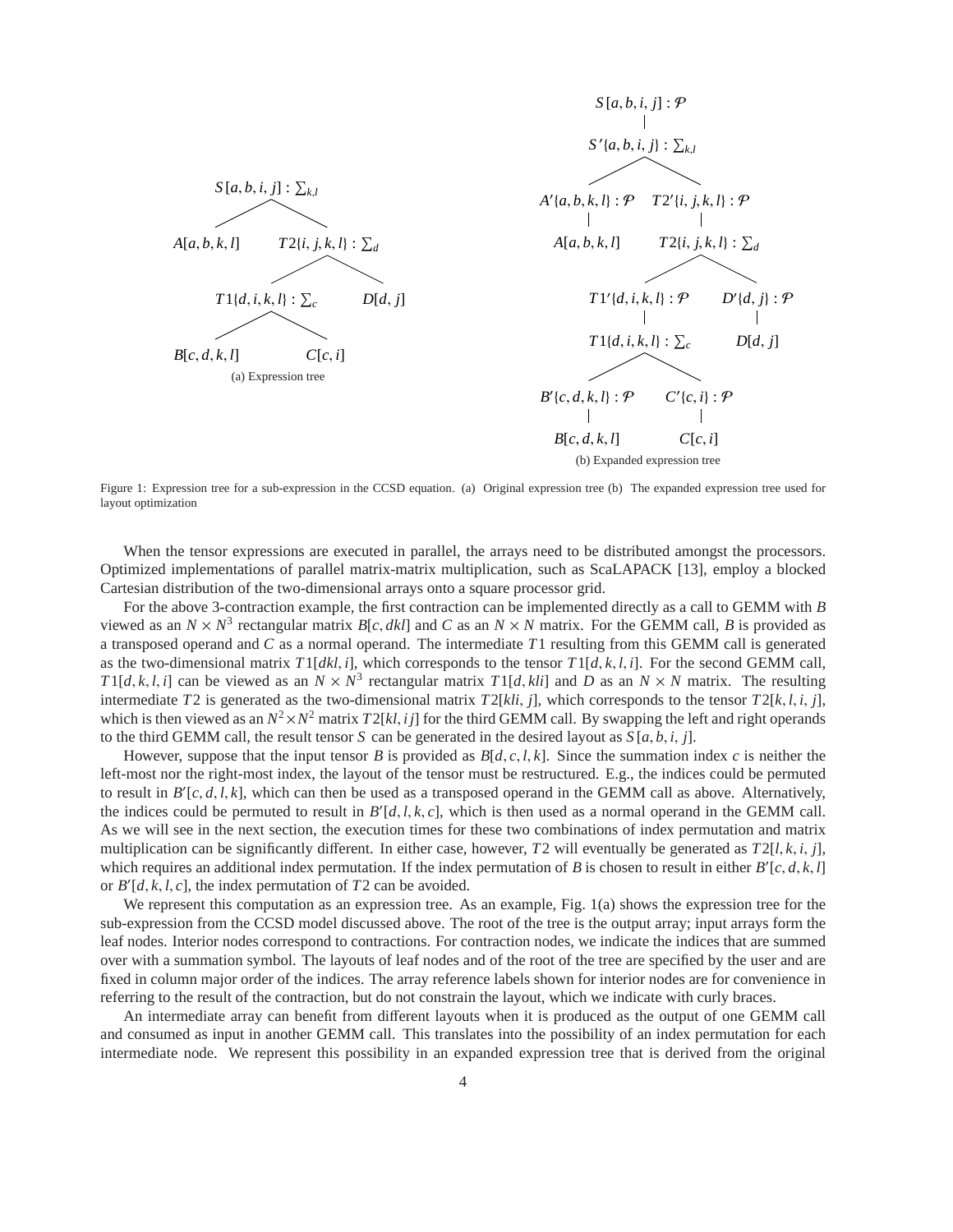expression tree. Each intermediate node in the original expression tree is duplicated in the expanded expression tree, with the edge between the original and duplicate node corresponding to an an array reshaping or index permutation operation, labeled  $\mathcal P$ , on top of each of the original nodes. For example, Fig. 1(b) shows the expanded expression tree derived from the expression tree in Fig. 1(a). These duplicated nodes will be referred to as array reshape nodes.

If the computation does not fit into the available memory, we employ loop fusion to minimize the memory requirements. By fusing a loop that is in common between the producer and consumer of an intermediate array, the corresponding dimension can be removed from the intermediate. E.g., by fusing the *l* loop between the production and consumption of *T*1 above, *T*1 can be reduced to a three-dimensional tensor  $T1[d, i, k]$ . A fully fused computation, however, can be significantly slower because of poor cache behavior. E.g., if *T*1 is fused to a scalar, it is no longer possible to use a GEMM call to compute it. After loop fusion, we tile the fused loops and expand fused dimensions to tile size. By moving all intra-tile loops inside the fused tiling loops, we are left with perfectly nested loop nests inside the tiling loops that can then be replaced by combinations of GEMM and index permutation calls. Since the layout optimization problem presented in this paper is independent of whether loop fusion and tiling are employed or not, we restrict our attention to expanded expression trees as shown in Fig. 1(b). Layout optimization has an effect on memory usage as well, since index permutations are not performed in place. However, since buffers can be allocated and deallocated dynamically, this effect is minimal and can be ignored.

Instead of implementing the computation represented by such an expression tree as a sequence of GEMM calls interspersed with array reshaping operations, it is also possible to implement it directly as a collection of loop nests, one for each node of the expression tree. Optimizing the cache behavior of the resulting collection of a large number of loop nests directly, however, is a difficult challenge. In general, the best performance can be obtained by implementing a sequence of multi-dimensional tensor contractions using GEMM and array reshaping operations.

The problem addressed in this paper is the following:

Given a sequence of tensor contractions (expressed as an expanded expression tree), determine the layouts (i.e., dimension order) of the intermediate tensors, the distributions (among multiple processors) of all tensors, and the modes of invocation of GEMM so that the specified computation is executed in minimal time.

To facilitate the data exchange between the TCE-generated code and a quantum chemistry package, the layouts of the input and output tensors are determined by their declarations in the TCE input specification. Since in a distributed implementation inputs and outputs are stored on disk because of their size, their optimal distributions can be determined by our algorithm.

In a sequential implementation, a tensor contraction node is implemented as a GEMM call and an array reshaping operation is an index permutation (or a no-op), as shown in the example above. In a distributed implementation, a tensor contraction node is implemented as a parallel matrix multiplication and an array reshaping operation may involve a redistribution among the processors in addition to the index permutation. The details of the optimization parameters are explained in the next section.

Since for an *n*-dimensional tensor there are *n*! possible index permutations and since there are four possible choices for each GEMM invocations, and in the parallel case multiple possible distributions, the search space is very large. Simple heuristics do not work, because a wrong layout decision can cause the need for additional index permutations for ancestor nodes. E.g., choosing the wrong index permutation for *B* above resulted in an additional index permutation for *T*2. However, as we will show in Section 5, the constraints imposed on the layouts by GEMM reduce the size of the search space drastically and result in an algorithm that is linear in the size of the tree.

# **3. Constituent operations**

In this section, we discuss the various operations within the computation and their influence on the execution time. The parameters that influence these costs, and hence the overall execution time, are detailed.

# *3.1. General Matrix Multiplication (GEMM)*

Matrix multiplication is one of the most important computational kernels. It has been tuned, sometimes at the assembly language level, to achieve close-to-peak performance by machine and library vendors. These libraries obtain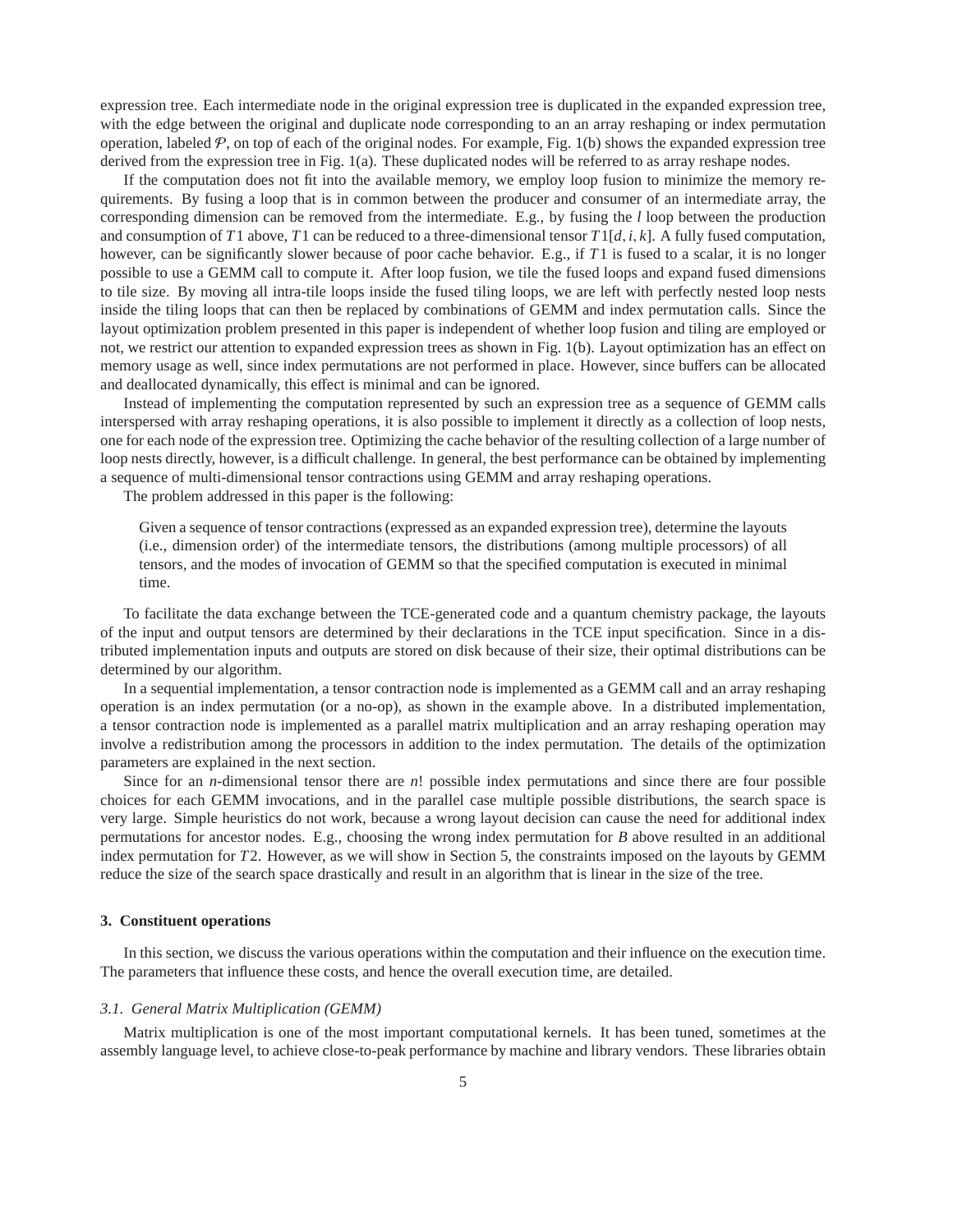Table 1: Configuration of the Itanium 2 cluster at the Ohio Supercomputer Center

| Node                     | Memory | <b>OS</b>             | Compilers   | <b>TLB</b> | Latency | Network Interconnect                     | Comm.<br>Library |
|--------------------------|--------|-----------------------|-------------|------------|---------|------------------------------------------|------------------|
| Dual 900MHz<br>Itanium 2 | 4GB    | Linux<br>$2.4.21$ smp | $g77$ , ifc |            |         | 128 entry $17.8\mu s$ Myrinet 2000 ARMCI |                  |

significantly higher performance than code generated for these kernels by general-purpose compilers. Recognizing matrix multiplication operations and using these libraries can, therefore, significantly improve the generated code.

General Matrix Multiplication (GEMM) is a set of matrix multiplication subroutines in the BLAS library. It is

 $C = alpha * op(A) * op(B) + beta * C$ 

In this paper, we use the double precision version of the GEMM routine of the form

used to compute

DGEMM(*ta*, *tb*, *m*, *n*, *k*, *alpha*, *A*, *lda*, *B*, *ldb*, *beta*,*C*, *ldc*)

where *ta* (*tb*) specifies whether *A* (*B*) is in transposed form. When *ta* is 'n' or 'N',  $op(A) = A$ ; when *ta* equals 't' or 'T',  $op(A) = A^T$ ; *alpha* and *beta* are scalars; *C* is an  $M \times N$  matrix;  $op(A)$  and  $op(B)$  are matrices of dimensions  $M \times K$ and  $K \times N$ , respectively. The matrices are assumed to have a column-major memory layout. The parameters *lda*, *ldb*, and *ldc* specify the sizes of the leading dimensions of matrices *A*, *B*, and *C*, respectively.

To illustrate the performance characteristics of DGEMM, we measured its performance with varying input parameters on the Itanium 2 Cluster at the Ohio Supercomputer Center (Dual 900MHz processors with 4GB memory, interconnected by Myrinet 2000 network). The cluster's configuration is shown in Table 1. The latency measurement of the interconnect was obtained from the ARMCI Web page [1, 55].

Matrix multiplications of the form *A*∗*B* were performed, where *B* was a 4000×4000 matrix and *A* was an *M*×4000 matrix, with *M* varied from 1 to 300. Matrix multiplications involving such oblong matrices are quite typical in quantum chemistry computations, where for a multi-dimensional tensor only one dimension might be contracted. Two BLAS libraries were evaluated on the Itanium 2 Cluster, the Intel Math Kernel Library (MKL) 9.0 [28] and ATLAS 3.6.0 [59]. The *tb* argument was specified as 't' for the results shown in Fig. 2(a) and Fig. 3(a). Fig. 2(b) and Fig. 3(b) show the results for *tb* being 'n'. The x-axis shows the value of *M* and the y-axis shows the matrix multiplication execution time per double word in clock cycles. The measurements were averages over a large number of runs. The steady-state performance after the caches were warmed up showed very little variation and is representative of quantum chemistry computations with large tensors.

We observe that the performance characteristics of the DGEMM operation differs between different libraries and between the transposed and untransposed versions, and that the cost of the transposed version cannot be interpreted as the sum of the cost of transposition and the cost of the untransposed version. For example, in some of the experiments with the ATLAS library, the transposed version performs better. Furthermore, the performance can vary quite drastically for small changes in dimension size. It is, therefore, not feasible to develop an accurate analytical cost model that allows the compiler to predict the performance for given dimension sizes and invocation mode.

The cost of GEMM is influenced by the choice of its parameters. For any given tensor contraction, the summation indices are fixed and cannot be modified. The stride parameters (*lda*, *ldb*, and *ldc*) as well as the scalars are not beneficial for optimization purposes. The input arrays, however, may or may not be transposed, and their relative order could be changed. Thus, these three parameters need to be determined for each GEMM invocation for optimizing the overall execution time. Since an analytical cost model would not be accurate enough, these parameters are determined based on performance measurements.

Note that the layout of input and output arrays for a DGEMM invocation uniquely determines its parameters. Thus the problem of determining the DGEMM parameters is equivalent to determining the layouts of all intermediates.

For certain input sizes either BLAS implementation may outperform any others. It would, therefore, also be possible to let the compiler determine which GEMM implementation to use for a given invocation. However, since the vendor libraries typically outperforms ATLAS on average, especially for newer versions of the vendor libraries, we chose not to make this choice an optimization parameter.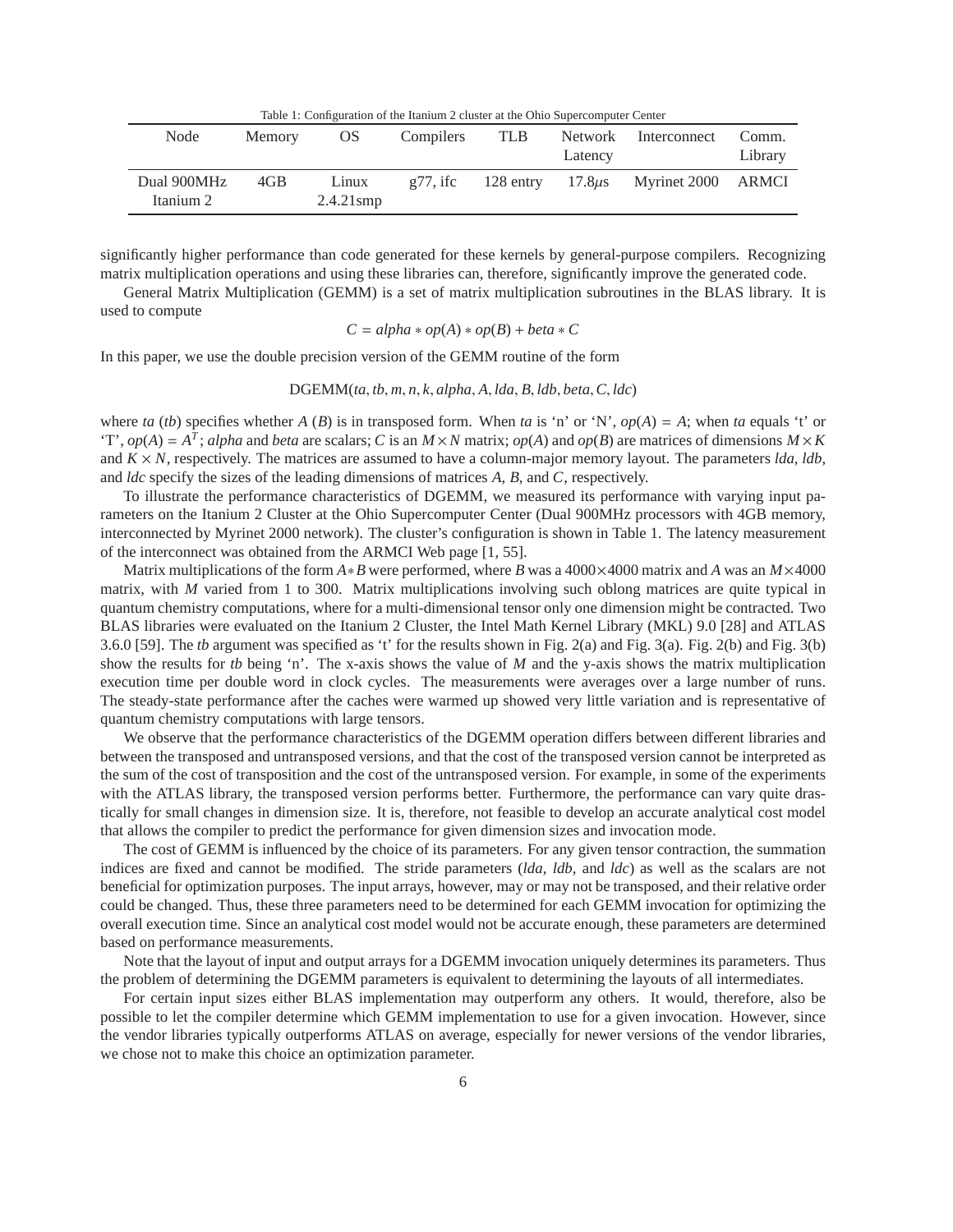

(a) MKL ('n', 't')

(b) MKL ('n', 'n')





Figure 3: The matrix multiplication times using DGEMM from the ATLAS library for  $C = AB$  where  $C$  is of size  $M \times N$ ,  $A$  is of size  $M \times K$ ,  $B$  is of size  $K \times N$ , and  $K = N = 4000$ . (a)  $tb = 't'$  (b)  $tb = 'n'$  in input argument to DGEMM. *M* is varied along the x-axis. The y-axis shows the execution time per double word in clock cycles.

Note that on computers with symmetric multiprocessing (SMP), where GEMM routines are often parallelized using OpenMP, the above observations about the behavior of GEMM apply as well.

#### *3.2. Cannon's matrix multiplication algorithm*

On computer clusters, i.e., in the case of distributed memory, several approaches have been proposed for implementing parallel matrix multiplication [58, 18]. In this paper, we consider an extension to Cannon's algorithm for parallel matrix multiplication [21, 9, 25] that removes the restriction of using a square grid of processors for array distribution. The local matrix multiplications on each processor are performed using DGEMM. While our layout optimization approach can be applied to any parallel matrix multiplication algorithm whose execution time can be empirically modeled, we chose Cannon's algorithm because it is very efficient with memory usage and communication, allows computation and communication to be overlapped, and provides flexibility for optimization.

Cannon's algorithm assumes a logical view of a group of processors in which the processors form a two-dimensional square grid. Let  $C(M, N)$  + =  $A(M, K) * B(K, N)$  be the multiplication being performed on a  $\sqrt{P} \times \sqrt{P}$  processor grid. The input arrays are distributed among the processors in an identical fashion with each processor holding one block each of *A*, *B*, and *C*. The algorithm proceeds in  $\sqrt{P}$  steps. At the beginning of the first step, the blocks of *A* in the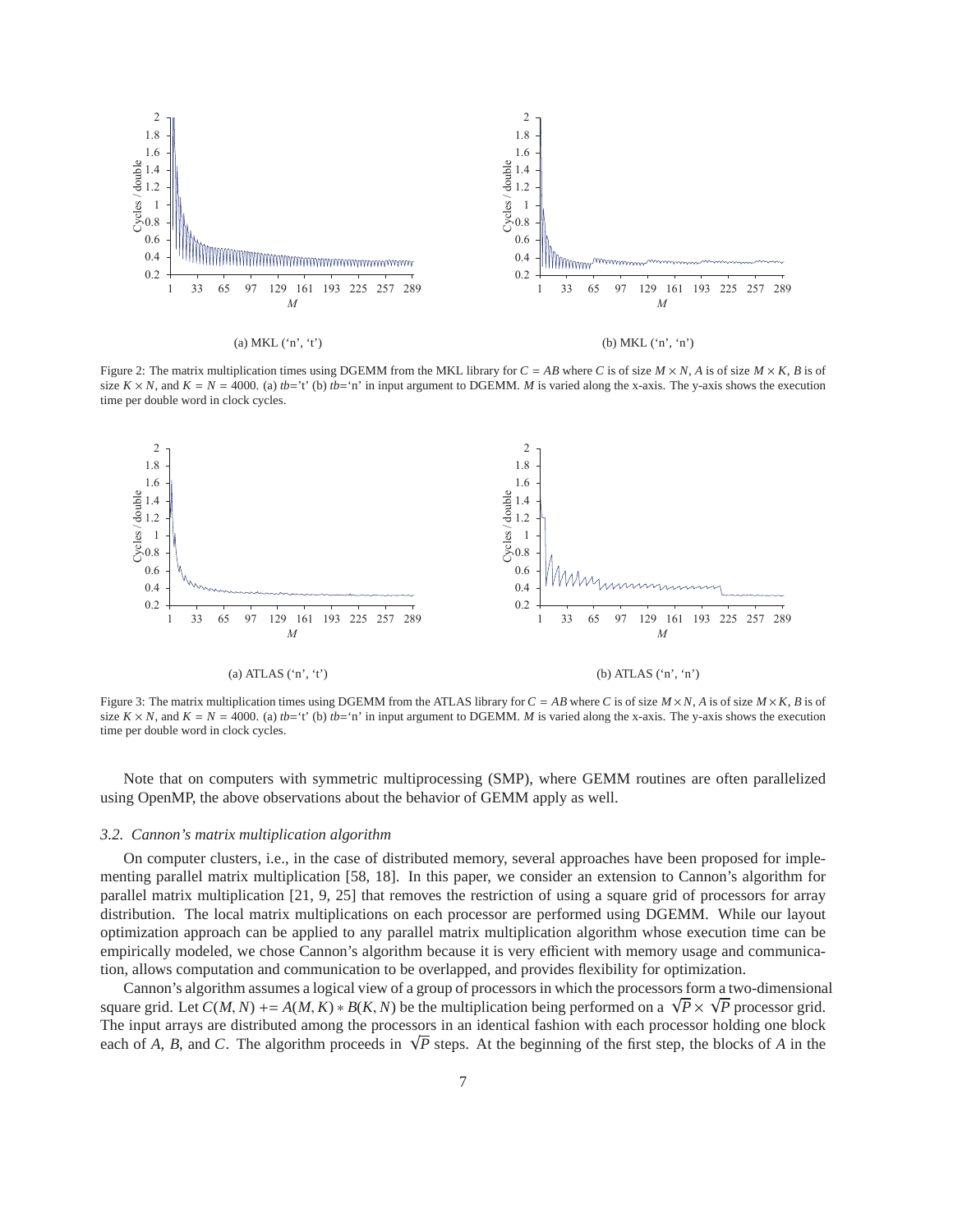

Figure 4: The processing steps in the extended Cannon Algorithm. Initially, processor  $P_{ij}$  holds blocks labeled  $B_{ij}$  and  $A_{i(i,j+1)}$ . The portion of data accessed in each step is shown in bold.

*i*-th row of the processor grid are rotated left *i* positions, and those of *B* are rotated up *i* positions. At the beginning of each subsequent step, every block of *A* is rotated left one position, and every block of *B* is rotated up one position. In each step, the local blocks of *A* and *B* are multiplied and added to the local block of *C*.

Since Cannon's algorithm does not replicate portions of the input matrices on multiple processors, it uses memory very efficiently. Individual matrix blocks can be as large as one fifth of the storage available on a processor, with one block from each of the three matrices to perform the computation and storage for two more blocks to allow communication to be overlapped with computation. Our extension generalizes the algorithm to allow for logical views of a group of processors as rectangular processor grids and, unlike Lee et al.'s extension [47], it allows any of the three indices to be the rotation index and limits the communication time to  $O(P + Q)$  for a processor grid of size *P* ∗ *Q*. Further details about our extension of Cannon's algorithm can be found in [21].

The extended Cannon algorithm for a  $4 \times 2$  processor grid is illustrated for the matrix multiplication  $C(M, N)$  += *A*(*M*, *K*) ∗ *B*(*K*, *N*) in Fig. 4. The processors form a logical rectangular grid. All the arrays are distributed amongst the processors in the grid. Each processor holds two blocks of *A* and one block of each of the arrays *B* and *C*. The algorithm divides the common dimension (*K* in this illustration) to have the same number of sub-blocks. Each step operates on a sub-block and not on the entire data local to each processor. In each step, if the sub-block required is local to the processor, no communication is required. Fig. 4 shows in bold the sub-blocks of arrays *A* and *B* accessed in each step. It shows that the entire array *B* is accessed in each step.

Given a processor grid, the number of steps is given by the number of sub-blocks along the common dimension (*K*). The number of blocks of *A* that are needed by one processor corresponds to the number of processors along the common dimension, and that of *B* correspond to the other dimension. Table 2 illustrates the number of steps and the number of remote blocks required per processor for the possible distributions with sixteen processors. The number of steps and the number of remote blocks required per processor depend on the distribution of the arrays amongst the processors. The block size for communication is independent of the dimensions. It can be seen that different distributions have different costs for each of the components.

The relative sizes of the arrays *A* and *B* determine the optimal distribution. When one array is much larger than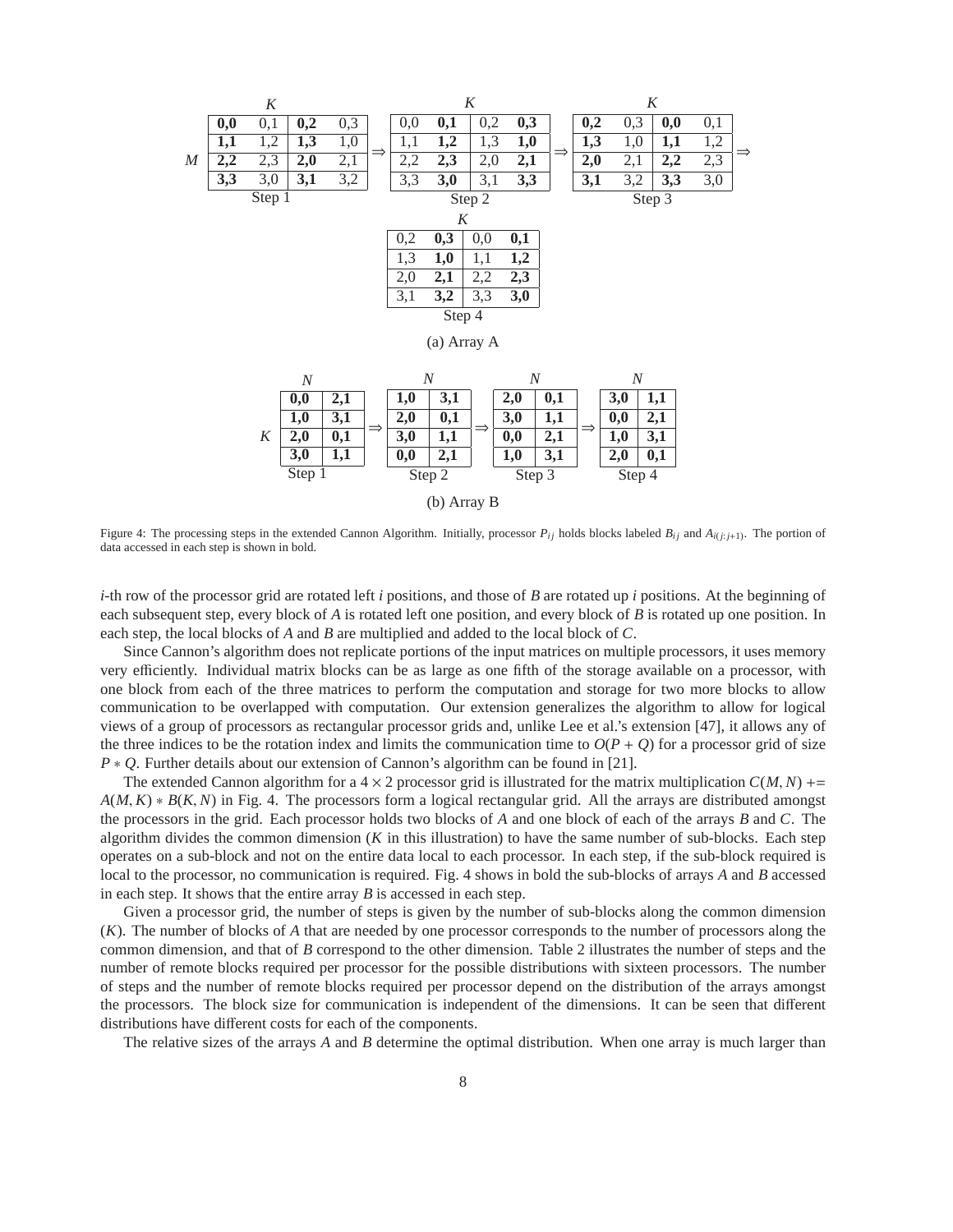| Distribution | # steps | #blocks communicated |         |  |
|--------------|---------|----------------------|---------|--|
|              |         | Array A              | Array B |  |
| $1 * 16$     | 16      | 15                   |         |  |
| $2 * 8$      | 8       |                      |         |  |
| $4 * 4$      |         | 3                    | 3       |  |
| $8 * 2$      |         |                      |         |  |
| $16 * 1$     | 16      |                      | ר ו     |  |

Table 2: Extended Cannon algorithm's per-processor costs for different distributions of a 16-processor grid

the other, the cost can be reduced by skewing the distribution to reduce the number of remote blocks accessed for that array. The shape of the array that is local to each processor affects the local DGEMM cost. Thus, the array distribution influences the communication and computation costs and is an important parameter to be determined.

The optimization parameters for a parallel matrix multiplication using our extended version of Cannon's algorithm, therefore, are the shape of the processor grid and the selection of distribution index for each processor grid dimension (the remaining index is the rotation index) in addition to the optimization parameters for the local DGEMM call.

## *3.3. Index permutation*

DGEMM requires a two-dimensional matrix view of the inputs. This means that the summation and non-summation indices of a tensor must be grouped into two contiguous sets of indices. The layout of a multi-dimensional tensor, therefore, might have to be transformed to be used as input to DGEMM. Further, an additional index permutation cost might be worth paying if it can reduce the DGEMM cost through the use of a transposed (or non-transposed) argument form.

For each architecture of interest, we implemented a collection of index permutation routines, one each for a given number of dimensions. On architectures without SIMD (single instruction, multiple data) support such as Itanium 2, the routines were tiled in the fastest varying indices in the source and target arrays. We observed that performing the computation such that the target arrays are traversed in the order of their storage resulted in better performance than biasing the access to the source array. This can be explained by the write-back L2 cache in the system, which causes write-back of dirty blocks when they are replaced. Replacement of read blocks does not pay this penalty. Thus fully writing a cache line of the target array reduces the cost due to these write-backs. The execution times for different tile sizes was determined and the best tile size was chosen. The performance of the routines was evaluated on a number of permutations to determine the tile sizes.

On the Itanium 2 platform, we measured the execution times of these routines for some index permutations on four-dimensional arrays of size  $N \times N \times N \times N$ , with *N* varying from 15 to 85. The measurements were averages over a large number of runs. The steady-state performance after the caches were warmed up showed very little variation. The results are shown in Fig. 5.

Unlike the cost of DGEMM, which for larger tensors is less than half a clock cycle per double word, the cost of index permutation is in the range of 10–20 cycles per double word. GEMM implementations can achieve such a high performance, since they use tiling for all levels in the memory hierarchy to optimize temporal locality. Since tensor elements only get copied but not reused during an index permutation, there cannot be any temporal locality. Even though index permutation is only an  $O(N^2)$  operation while GEMM is an  $O(N^3)$  operation, for the dimension sizes of interest the cost of index permutation can be a significant part of the total cost.

Different permutations are observed to incur different costs. These differences are due to variations in spatial locality because of differences in the memory access patterns of different permutations. We also notice that the use of different compilers leads to differences in performance.

On architectures such as recent Intel x86 processors, where SIMD instructions are available, we generate index permutation routines following an automatic approach described in [51, 26, 50]. The basic idea is to apply loop tiling at different cache/TLB levels and then to search automatically for the optimal loop order, tile sizes, and SIMD code sequence for index permutation.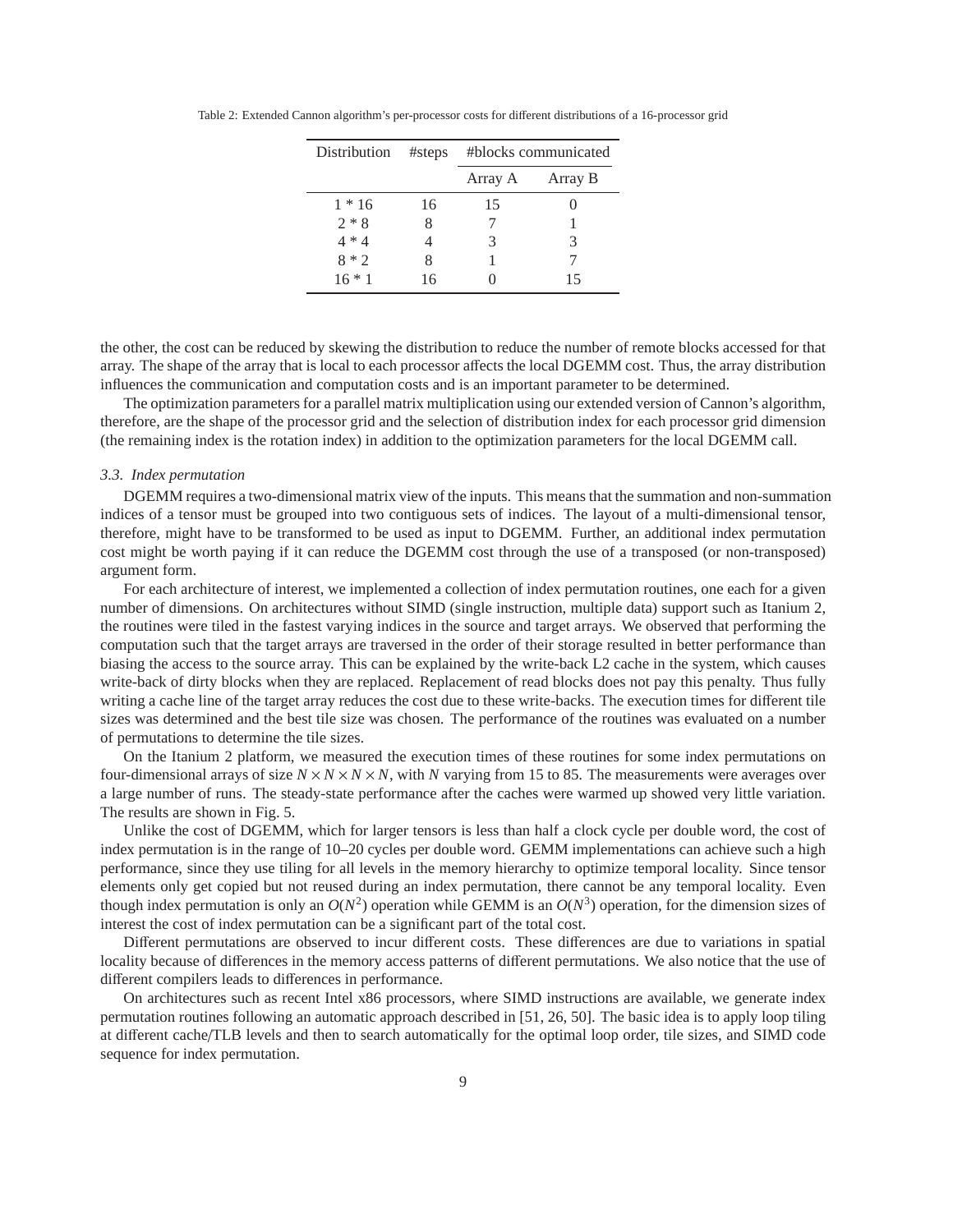

Figure 5: Index permutation times on Itanium 2 for three different permutations for an  $N \times N \times N$  matrix using (a) Intel Fortran compiler (b) g77 compiler. *N* is varied along the x-axis. The y-axis shows the execution time per double word in clock cycles.

The layout of the arrays influences the index permutation costs and is the parameter to be determined to evaluate the index permutation cost. Parallel index permutation can be viewed as a combination of local index permutation and array redistribution. The extended Cannon algorithm requires that the summation and non-summation index groups be distributed along the slowest varying index in that group. The number of processors along the dimension in the processor grid corresponding to a group can also be varied to determine the shape/size of arrays used in the local DGEMM calls. Thus, in addition to the layout of the arrays, their distribution needs to be determined as well.

#### **4. Empirical measurement of constituent operations**

# *4.1. GEMM cost*

For determining the precise cost of GEMM, it must be executed with a range of parameter choices on the target machine. For the purpose of this paper, we execute it at compile time for any parameter combinations considered by our layout optimization algorithm. For small examples, such as the expression tree for the CCSD sub-expression in Fig. 1(b), this is clearly prohibitively expensive, since it can result in compilation times that are larger than the execution time by testing multiple GEMM parameter choices for each contraction node in the tree. Realistic tensor contraction expressions in quantum chemistry, however, consist of dozens to hundreds of sub-expressions of this form with repeated occurrences of the same tensor sizes. Caching the results of any GEMM measurements, therefore, will be very effective. Furthermore, quantum chemistry computations often require out-of-core treatment [7, 40, 41], where tiles of multi-dimensional arrays are brought into memory and operated upon. These loops are in turn enclosed in an outermost loop in iterative chemical methods. Thus, each contraction node in the expression tree will correspond to multiple invocations of GEMM. Even with performing GEMM measurements at compile time, the compilation time will still be much less than the execution time.

Alternatively, the GEMM performance measurements could be performed offline at TCE installation time. Since the range of tensor dimension sizes is limited and since quantum chemistry models typically use no more than eight dimensions and no more than two different dimension sizes per tensor, this would not lead to a combinatorial explosion. Furthermore, for larger dimension sizes it would be possible to interpolate between measurements. The spikes observed in our MKL measurements in Fig. 2 occurred when *M* was a multiple of four. Using special treatment for multiples of four and a careful selection of measured values can, therefore, make interpolation very precise. While even with interpolation a few thousand measurements might be needed, this would be an acceptable one-time cost.

# *4.2. Cannon's matrix multiplication*

The cost of parallel matrix multiplication using Cannon's algorithm is the sum of the computation and the communication costs. Since the local computation is performed using DGEMM, the computation cost can be derived from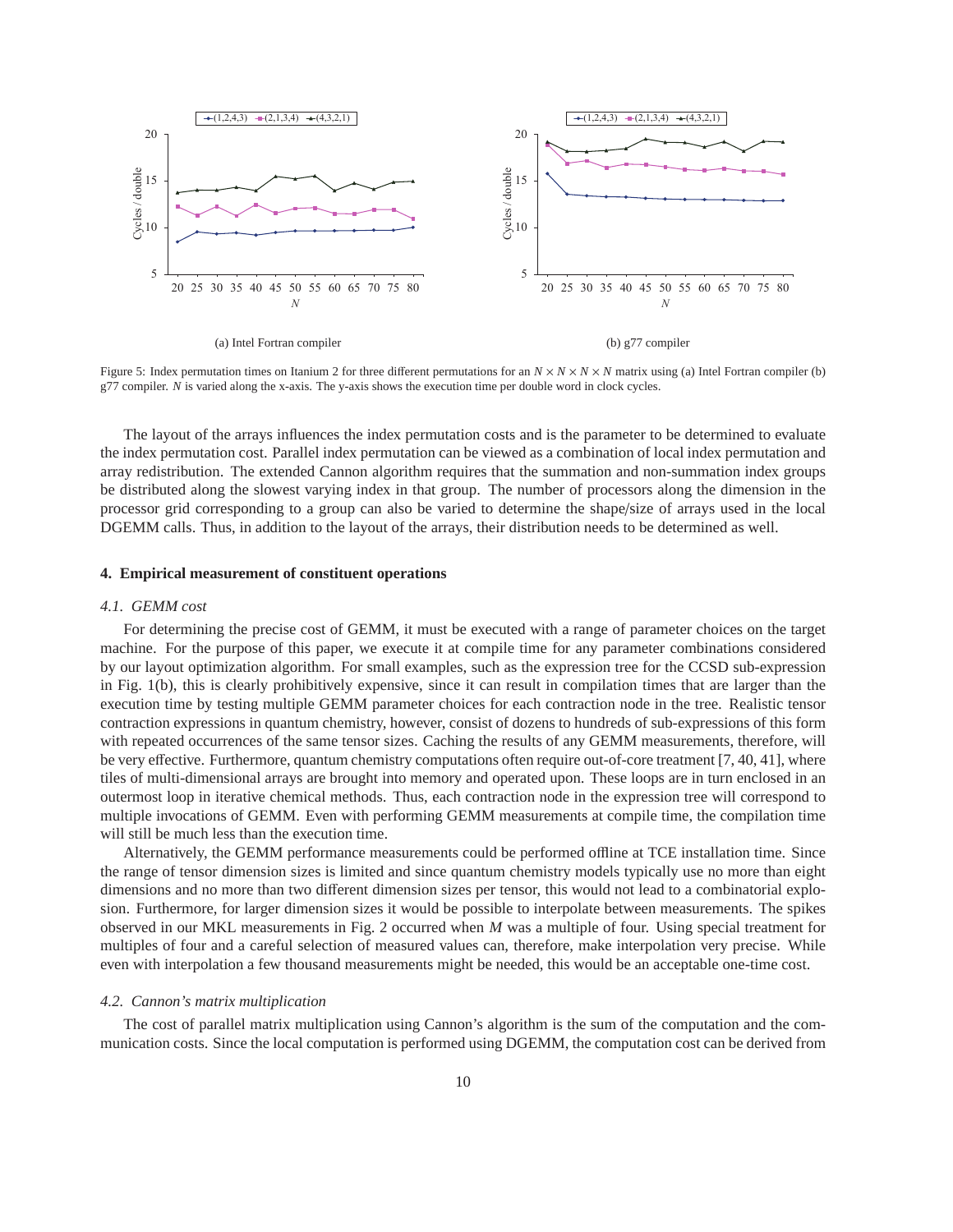the DGEMM cost. The communication cost is the sum of the communication costs at the beginning of each step. We summarize the model employed for the Cannon's matrix multiplication algorithm [21]. A latency-bandwidth model is used to determine the communication cost. Consider the matrix multiplication  $C(M, N) = A(M, K) * B(K, N)$  and assume that *K* is the rotation index. Let  $P_M$ ,  $P_K$ ,  $P_N$  be the number of processors into which the array is distributed along the *M*, *N*, and *K* dimensions, respectively. The total communication cost is given by

$$
CommonCost_A = \left(T_s + \frac{M*K}{BW * P_M * P_K}\right) * (P_K - P_K / P_M)
$$
  
\n
$$
CommonCost_B = \left(T_s + \frac{K*N}{BW * P_K * P_N}\right) * (P_K - P_K / P_N)
$$
  
\n
$$
CommonCost = CommonCost_A + CommonCost_B,
$$

where *CommnCost<sup>A</sup>* and *CommnCost<sup>B</sup>* are the initialization and shift costs for matrices *A* and *B*, respectively. *T<sup>s</sup>* is the latency of the interconnect shown in Table 1. *BW*, the bandwidth, is estimated from a table constructed from the bandwidth curve on the ARMCI Web page [1, 55]. Similar formulas are used if another rotation index is chosen.

# *4.3. Index permutation*

Fig. 5 shows the performance of our index permutation routines for some permutations. The performance of the implementation appears to be relatively independent of the array dimensions, but is influenced by the permutation being performed.

An analysis of the implementation revealed that the variation in the per-element permutation cost was primarily influenced by the variation in the TLB misses for different permutations and the capability of compilers to perform efficient register tiling.

We estimated the index permutation cost to consist of two components. The first component is the basic copy cost, the minimum cost required to copy a multi-dimensional array, together with the index calculation. We determined two types of basic copy costs. The first, referred to as  $c<sub>0</sub>$ , is the one in which both the source and target arrays are traversed with sufficient locality. The other basic copy cost, referred to as  $c<sub>1</sub>$ , is one in which there is only locality in traversing the target array. Depending on the permutation and the size of the arrays, one of these basic copy costs is chosen. The basic costs  $c_0$  and  $c_1$  were found to be compiler dependent. On the Itanium 2 system, they were determined to be 9.5 and 11.3 cycles, respectively, per double word with the Intel Fortran Compiler and 12.9 and 15.9 cycles, respectively, per double word with g77. The second component is the TLB miss cost. Each processor on the Itanium 2 cluster had an 128 entry fully-associative TLB with a miss penalty of 25 cycles. Different permutations can lead to different blocks of data being contiguously accessed and at different strides. The permutation to be performed and the array size are used to determine the TLB cost.

In the parallel version of the algorithm, index permutation is coupled with array redistribution. Transformation from one layout and distribution configuration to another is accomplished in two steps, a local index permutation followed by array redistribution.

A combination of index permutation and redistribution can result in each processor communicating its data to more than one processor. The communication cost is estimated differently for different cases. When the target patch written to is local to a processor no communication is required. When the layout transformation is such that each processor needs to communicate its data to exactly one other processor, the cost is uniform across all the processors and is estimated as the cost of communicating that block. In all other cases, we estimate the communication cost to be the cost incurred by the processor whose data is scattered among the most number of processors.

# **5. Composite performance model**

In this section, we discuss how the empirical measurements of the constituent operations are used to determine the parameters that optimize the overall execution time.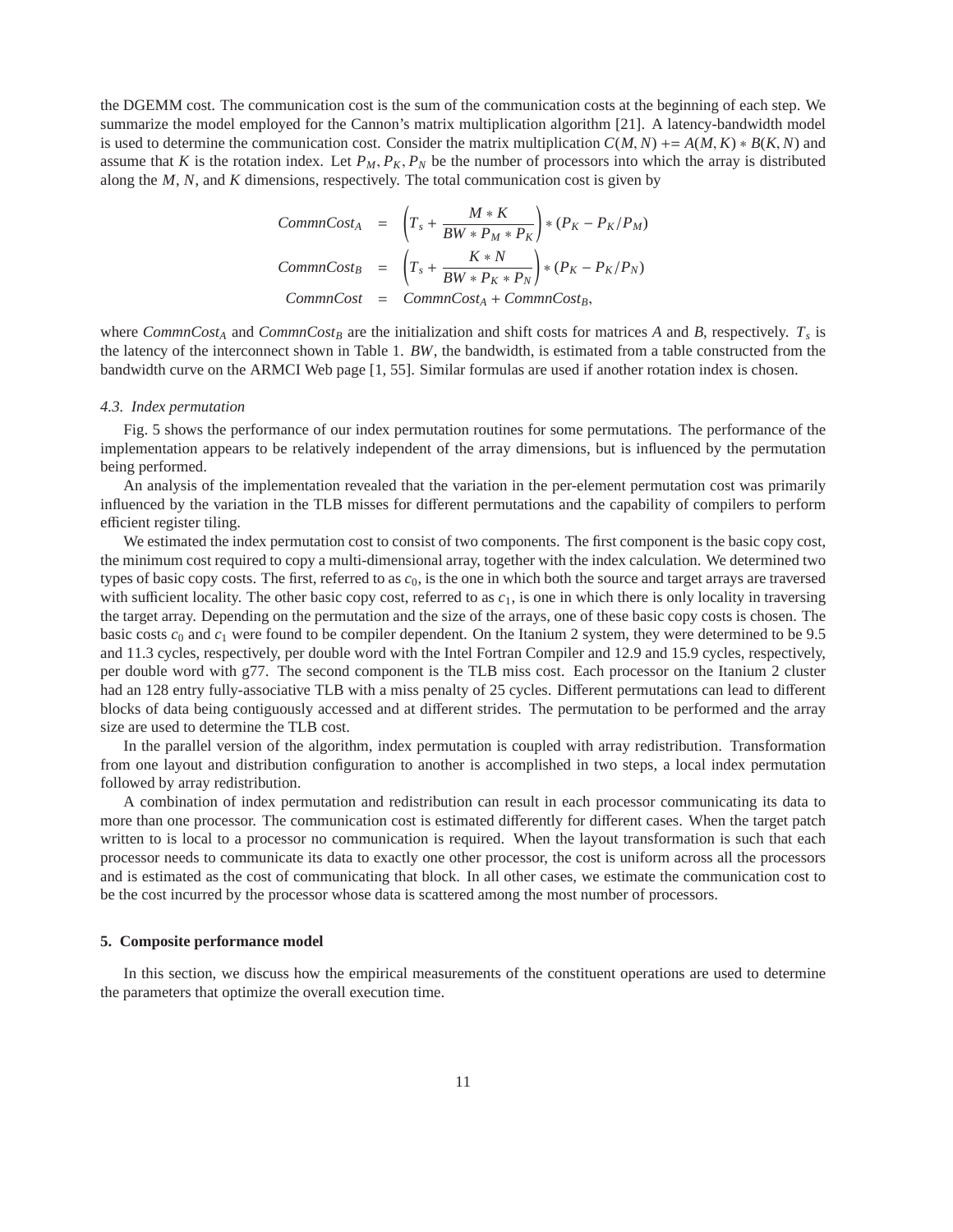# *5.1. Constraints on array layouts and distributions*

Each of the input and output arrays is constrained to have one specified layout. Each array corresponding to a contraction node is produced as the output of a GEMM call. As explained earlier, GEMM operates on a twodimensional view of the input arrays producing as output a two-dimensional array represented by an index order with the non-summation indices of the first input array followed by the non-summation indices of the second input. For the set of non-summation indices for each input array, all possible permutations are valid.

The array reshape (or index permutation) nodes act as inputs to the GEMM calls. Thus, the layout of arrays represented by the array reshape nodes is constrained by the restrictions imposed on the inputs to GEMM calls. All summation indices are grouped together and laid out contiguously, with some choices for the remaining indices.

In the expanded expression tree, each intermediate node is either a contraction node or an array reshape node. A contraction node corresponds to an array that is the output of the contraction and does not serve as the input to another GEMM call. An array reshape node corresponds to an array that is the input of a GEMM call and is produced as the result of an array reshape operation. In particular, it is not produced as the output of another GEMM call. Thus, each interior node is *associated* with exactly one contraction, with each contraction node corresponding to the output of the associated contraction and each array reshape node corresponding to input of the associated contraction.

We now formally define the set of possible permutations to be evaluated for each intermediate node. The summation (contraction) and non-summation indices in each contraction are identified as explained in Section 2. For each node *n*, we define the summation indices and non-summation indices as those in the associated contraction:

SI(n) Set of summation indices in contraction associated with node *n*

NSI(n) Set of non-summation indices contributed by node *n* to its associated contraction

Let  $\mathbb{P}(s)$  denote the set of all permutations of the indices in index set *s*. The indices in each interior node can be partitioned into two groups. For a contraction node, these correspond to the set of indices from each of the input arrays. For an array reshape node, these correspond to the set of summation and non-summation indices. The two groups themselves can be permuted with one another, with either group appearing on the left.

Let  $i_1$  and  $i_2$  represent the input arrays contributing to contraction node  $n$ . The set of all valid permutations for each interior node is given by:

> $S(n) = \begin{cases} \{[l, r], [r, l]\} \forall l \in \mathbb{P}(\text{NSI}(i_1)), r \in \mathbb{P}(\text{NSI}(i_2)) & \text{if } n \text{ is contraction node} \\ \{[l, r], [r, l]\} \forall l \in \mathbb{P}(\text{SI}(n)). & r \in \mathbb{P}(\text{NSI}(n)) & \text{if } n \text{ is an index permute} \end{cases}$  $\{[l, r], [r, l]\} \forall l \in \mathbb{P}(\text{SI(n)}), r \in \mathbb{P}(\text{NSI(n)})$  if *n* is an index permutation node

where  $[l, r]$  is the concatenation of the ordered lists of indices  $l$  and  $r$  to produce a complete index list (and similarly for  $[r, l]$ ). The size of the resulting set is given by:

> $|S(n)| = \begin{cases} 2 \times |\mathbb{P}(NSI(i_1))| \times |\mathbb{P}(NSI(i_2))| & \text{if } n \text{ is contraction node} \\ 2 \times |\mathbb{P}(SI(n))| \times |\mathbb{P}(NSI(n))| & \text{if } n \text{ is an index permute} \end{cases}$  $2 \times |\mathbb{P}(\text{SI(n)})| \times |\mathbb{P}(\text{NSI(n)})|$  if *n* is an index permutation node

where the size of permutation set  $\mathbb{P}, |\mathbb{P}(s)|$  is |s|!. For example, consider the contraction node *T*2 in Fig. 1(b). The indices in *T*2 are grouped into  $\{i, k, l\}$  and  $\{j\}$  based on whether they are provided by the input array *T*1' or by *D'*. The number of possible layouts is thus  $2 \times 3! \times 1! = 12$ . Similarly, the indices in the contraction node  $T2'$  can be grouped into the non-summation indices  $\{i, j\}$  and the summation indices  $\{k, l\}$ . The number of possible layouts is thus  $2 * 2! * 2! = 8.$ 

The extended Cannon algorithm requires the processor grid for each tensor contraction to be Cartesian in nature. In addition, the children of each contraction node in the expression tree are required to have the same processor grid as that node. Thus, for each distribution of a contraction node, there is a corresponding distribution for its children. There is no restriction on the distribution of the contraction nodes themselves.

The indices in an intermediate tensor, corresponding to an interior node, are divided into two groups as explained above. Each of these groups of tensor indices form one meta index for the matrix view of the tensor. We assume a two-dimensional processor grid with blocked data distribution to match the needs of the Cannon algorithm. The choice of distribution of the tensor onto a processor grid involves picking one index from each group and partitioning it amongst the processors. These indices are referred to as the distribution indices. A choice of distribution is uniquely defined by the processor grid employed in the distribution (e.g.,  $2 \times 2$ ,  $1 \times 4$ , etc.) and the distribution indices. For the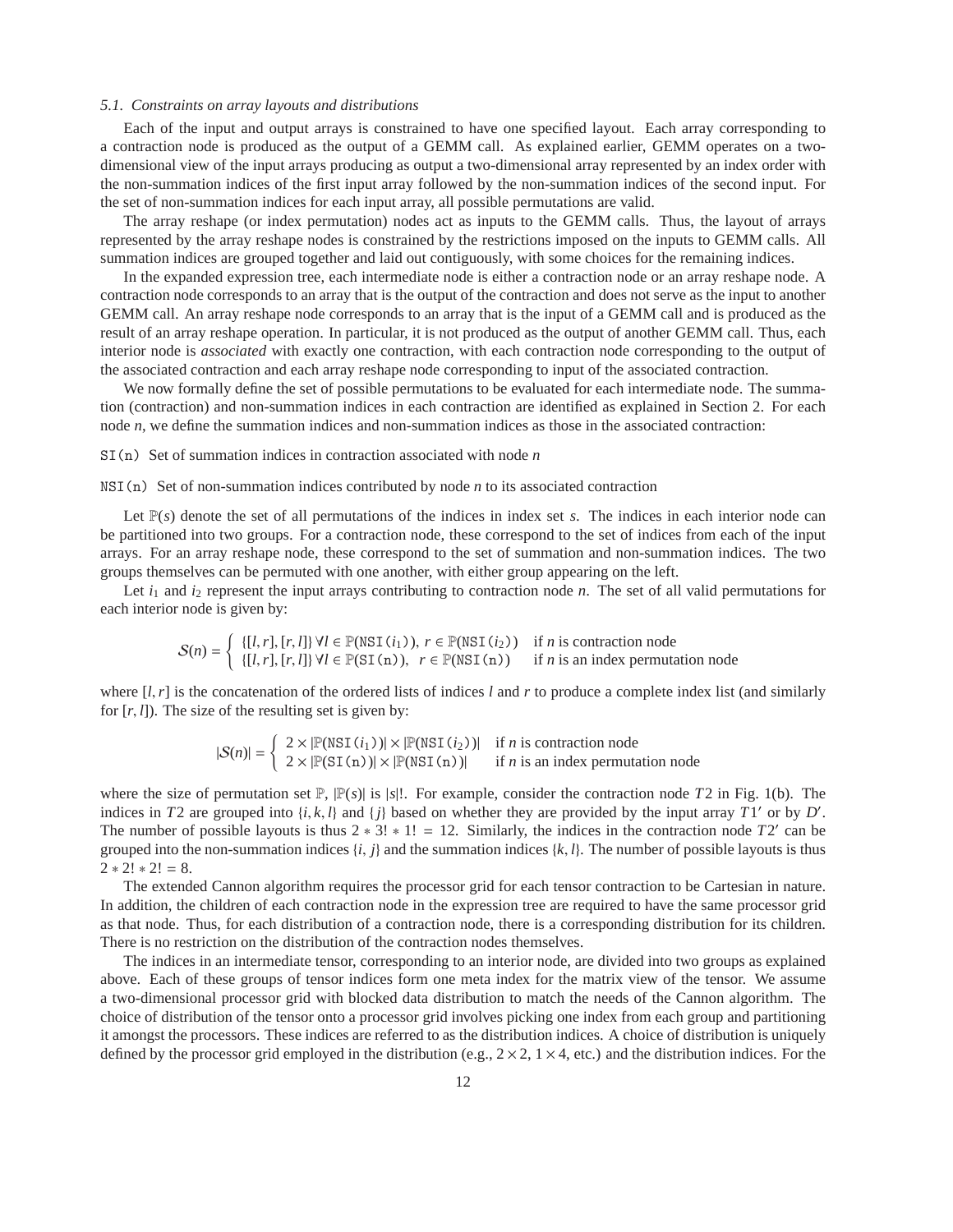discussion of the algorithm, a distribution is defined to be the pair of processor grid and distribution indices; in other contexts, it is often synonymous with processor grid.

The block of data owned by a process can be laid out in any one of the possible permutations enumerated above. Note that the choice of data distribution amongst the processors is orthogonal to the choice of data layout within each process, with neither constraining the other. Both choices are only constrained by the role of the tensor in the GEMM operation it participates in.

# *5.2. Determination of optimal parameters*

For the specified layouts of the root and leaves of the expanded expression tree, we determine the distributions of the root and leaves and the layouts and distributions of the intermediate arrays. The layouts of the root and leaves are fixed to facilitate the data exchange with a quantum chemistry package. For each layout of an array produced by GEMM, the arrays corresponding to its children nodes are required to have a compatible layout, i.e., the order in which the summation and non-summation indices are grouped is required to be identical in the produced and consumed arrays. This is because GEMM does not perform any index permutation within a group. Such layouts of the input arrays are said to be compatible with the given layout of the array output by the contraction node. Similarly, the distribution (processor grid and distribution indices) of the children must be compatible with the parent as explained above.

The algorithm proceeds by recursively computing the cost associated with a node for each layout and distribution as the sum of the costs associated with producing its inputs (children in the expanded expression tree) in all compatible layouts and distributions and transforming the layout and distribution to produce that node. This assumes that the performance of the individual operations is independent from one another. While this may not hold for small arrays due to cache effects, it is a valid assumption for the large tensors used in our computational domain. Note that the cost to compute a node for a given layout and distribution is independent of its use in another contraction or index permutation operation. Such a decoupled cost function enables a dynamic programming solution in which the costs are propagated in a bottom-up fashion with any given alternative configuration (layout and distribution) for each node evaluated at most once.

The configuration of an array *n* is represented by a distribution-layout pair  $(d, l)$ . The cost of a node is determined as the least cost to compute its children and subsequently compute it from its children. The cost to evaluate node *n*, together with all intermediates in the subtree rooted at *n*, with distribution *d* and layout *l* is computed as follows:

$$
C_t(n,d,l) = \begin{cases} \min_{\forall d' \in \mathcal{D}(n), \forall l' \in \mathcal{L}(n)} C_t(i_1, d', l') + C_{ip}((i_1, d', l') \rightarrow (n, d, l)) \\ \text{if } n \text{ is a index permutation node} \\ \min_{\forall l', l'' \in \mathcal{L}(n)} C_t(i_1, d, l') + C_t(i_2, d, l'') + C_{dg}((i_1, d, l') \times (i_2, d, l'') \rightarrow (n, d, l)) \\ \text{if } n \text{ is a contraction node} \end{cases}
$$

where

$$
C_t
$$
 = Total cost of computing a node with given distribution and layout

 $C_{ip}$  ≡ Cost of the required index permutation

 $C_{dg}$  = Cost of the required DGEMM invocation

 $D/L$  = All feasible distributions/layouts of a node

$$
i_1/i_2 \equiv
$$
 Left/right child of *n*

As shown by the above expressions, the total cost of computation of each non-leaf node, for different configurations, can be determined from the cost of computing its children from the leaf nodes and the cost of the basic operation, index permutation or GEMM, to compute the node from its children. The algorithm first determines the feasible layouts for each of the nodes in the expanded expression tree. The optimal cost of the root node is subsequently computed using the dynamic programming formulation.

A traversal of the tree together with memoization of the intermediate results for all valid layouts and distributions ensures that each node in the expanded expression tree is traversed exactly once. Thus, the cost incurred by this algorithm is linear in the number of nodes in the tree. For each contraction node, the layout chosen for the output array constrains the layouts of its inputs to two choices — whether each is transposed or not. Thus the evaluation of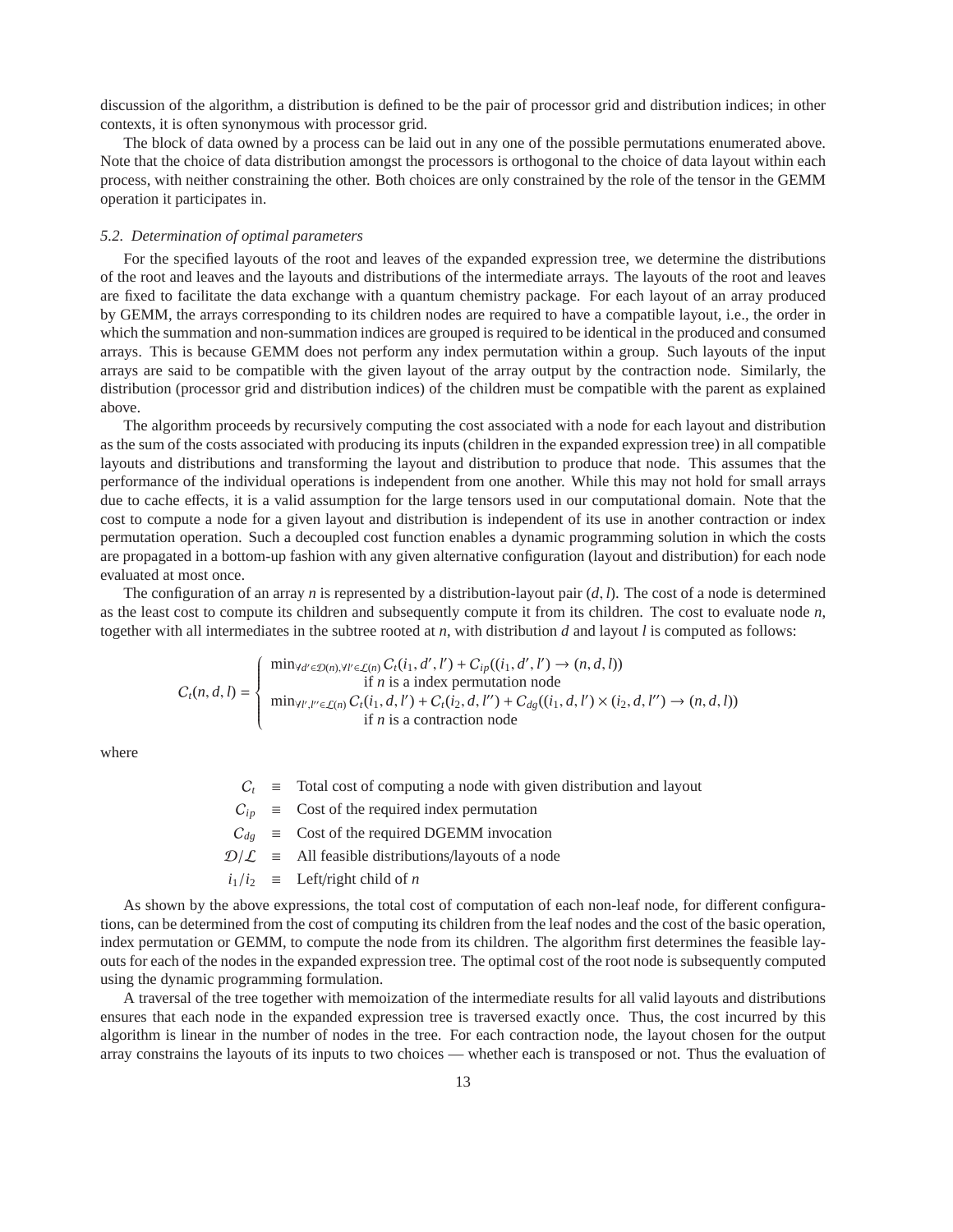|                                                       | Table 3: Configuration of the Intel Xeon workstation |        |                |                |                      |  |  |  |
|-------------------------------------------------------|------------------------------------------------------|--------|----------------|----------------|----------------------|--|--|--|
| Processor                                             | Num. of                                              | Memory | Compiler<br>OS |                | <b>BLAS</b>          |  |  |  |
|                                                       | <b>Processors</b>                                    |        |                |                | Library              |  |  |  |
| Intel Xeon E5530                                      |                                                      | 4GB    | Linux          | Intel Compiler | Intel Math Kernel    |  |  |  |
| 2.4GHz quad-core                                      |                                                      |        | 2.6.31         | 11.1           | Library 10.2         |  |  |  |
| Table 4: Configuration of the AMD Opteron workstation |                                                      |        |                |                |                      |  |  |  |
| Processor                                             | Num. of                                              | Memory | <sub>OS</sub>  | Compiler       | <b>BLAS</b>          |  |  |  |
|                                                       | Processors                                           |        |                |                | Library              |  |  |  |
| AMD Opteron 8218                                      | 4                                                    | 16GB   | Linux          | Intel Compiler | <b>AMD</b> Core Math |  |  |  |
| 2.6GHz dual-core                                      |                                                      |        | 2.6.18         | 10             | Library $14.3.0$     |  |  |  |

a GEMM node considers four alternatives  $((n, 'n'), (n', 't'), (t', 'n'), (t', 't'))$  for each layout. The evaluation of the cost of an index permutation node needs to consider more alternatives. In particular, the number of alternatives is given by the cross product of all possible layouts of the input and output arrays. Given that the number of possible layouts in itself is non-linear, this operation could be expensive to compute. We overcome this limitation using the insights gleaned from Section 3.3. The similarity in the costs per element for a variety of permutations is used to categorize the permutations into a small number of choices, each of which is evaluated in terms of the basic copy cost and the TLB miss cost.

Thus, the only non-linear component in the cost associated with the approach presented is the factor corresponding to the number of possible layouts of an output array to be evaluated in each contraction node. Even this factor is eliminated when we consider the performance profile associated with a GEMM call. Recall that the GEMM call does not recognize the different layouts of indices within the two groups of indices — one each corresponding to the nonsummation indices from the two input arrays. In particular, all such layouts result in array dimensions of the same size when viewed as a two-dimensional array. Therefore, all such layouts incur the same GEMM cost, and only the four choices corresponding to possible transpositions of inputs need to be evaluated.

The cost incurred by the algorithm is, therefore, linear in the number of nodes. The cost associated with each node is a small constant, corresponding to the few alternatives to be evaluated.

### **6. Experimental results**

We evaluated our approach on three different systems. The only distributed-memory computer is the Itanium 2 cluster at the Ohio Supercomputer Center, whose configuration is shown in Table 1. The other two systems that we used are a single-processor four-core Intel Xeon E5530 workstation and a four-processor dual-core AMD Opteron 8218 workstation. The configuration details of these two systems are listed in Tables 3 and 4, respectively. We believe these two workstation systems represent the typical environments where small- to mid-scale tensor contraction computations are carried out while large computations are often performed on clusters. All the experiment programs were compiled with the Intel Fortran Compiler for its better performance. Our extension of Cannon's algorithm was only used on the Itanium 2 cluster. We used the natively optimized BLAS library for each system. With Intel processors it was the Intel Math Kernel Library (MKL) [28] and with AMD processors it was the AMD Core Math Library (ACML) [4]. We did not use ATLAS to report our results as recent CPU vendor-provided libraries often perform better than ATLAS and most large-scale computational environments have CPU vendor-provided libraries pre-installed and maintained. We measured the constituent operations on all three platforms and performed benchmarks using the following two computations in our domain:

*CCSD.* We used a typical sub-expression from the CCSD theory for determining electronic structures. It is the same example as in Fig. 1, except that the layouts of the input and result tensors have been reversed to allow interfacing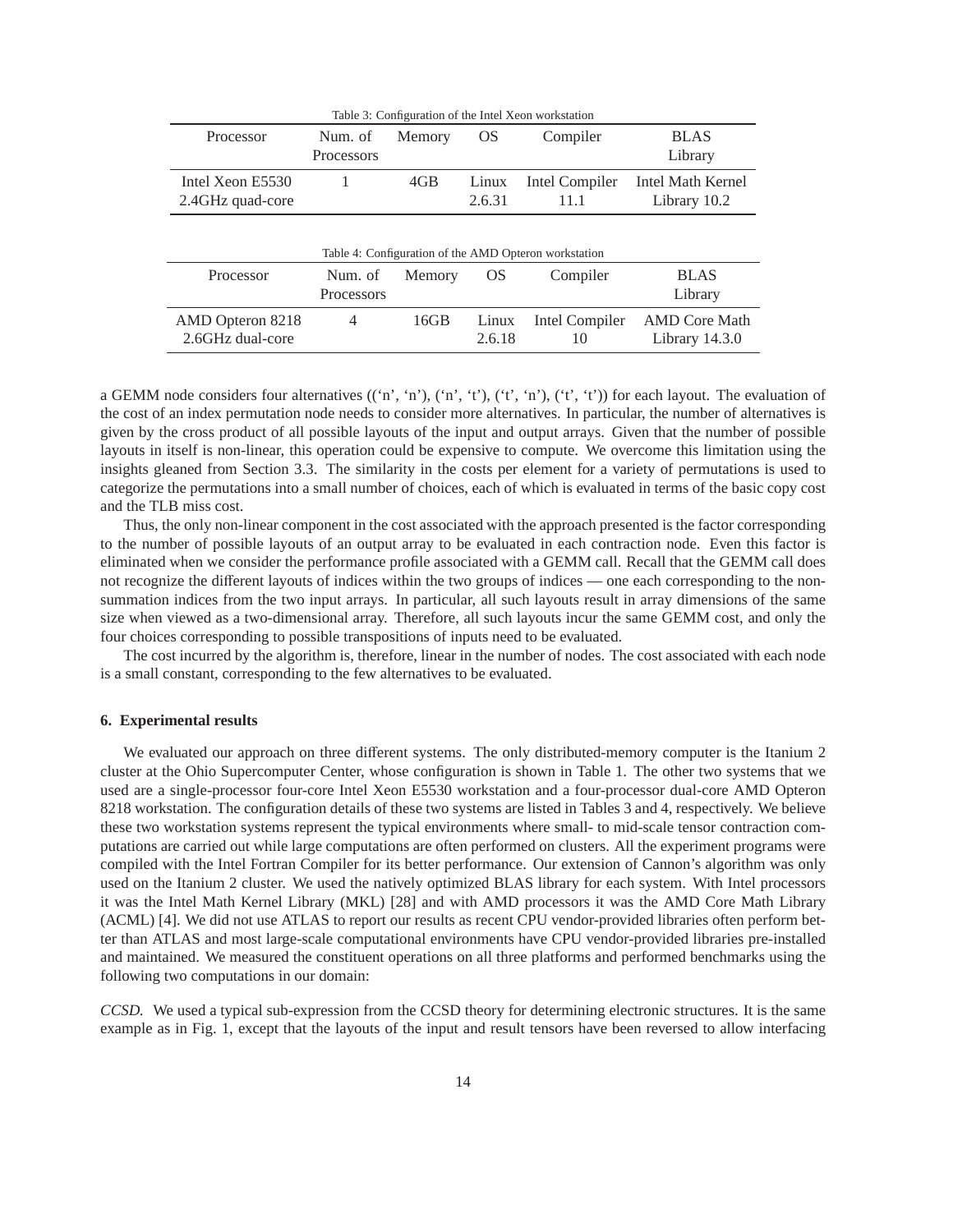|                       | Unoptimized                 |                    |              |                           | Optimized                   |                    |              |                           |
|-----------------------|-----------------------------|--------------------|--------------|---------------------------|-----------------------------|--------------------|--------------|---------------------------|
| Array                 | Distribution/<br>Proc. Grid | Dist. /<br>Indices | Layout       | <b>GEMM</b><br>Parameters | Distribution/<br>Proc. Grid | Dist. /<br>Indices | Layout       | <b>GEMM</b><br>Parameters |
| A                     | (2, 2)                      | (k, a)             | (l, k, b, a) |                           | (1, 4)                      | (k, a)             | (l, k, b, a) |                           |
| A'                    | (2, 2)                      | (a, k)             | (b, a, l, k) |                           |                             |                    |              |                           |
| $\boldsymbol{B}$      | (2, 2)                      | (c, k)             | (d,c,l,k)    |                           | (1, 4)                      | (c, k)             | (d, c, l, k) |                           |
| $B^\prime$            | (2, 2)                      | (k, c)             | (d, l, k, c) |                           | (1, 4)                      | (c, k)             | (c,d,l,k)    |                           |
| $\mathcal{C}_{0}^{0}$ | (2, 2)                      | (i, c)             | (i, c)       |                           | (1, 4)                      | (i, c)             | (i, c)       |                           |
| C'                    | (2, 2)                      | (c, i)             | (c, i)       |                           |                             |                    |              |                           |
| D                     | (2, 2)                      | (j,d)              | (j,d)        |                           | (1, 4)                      | (j, d)             | (j, d)       |                           |
| D'                    | (2, 2)                      | (d, j)             | (d, j)       |                           |                             |                    |              |                           |
| T1                    | (2, 2)                      | (k, i)             | (d, l, k, i) | B', C', 'n', 'n')         | (1, 4)                      | (i,k)              | (i, d, l, k) | C, B', 'n', 'n')          |
| T1'                   | (2, 2)                      | (i,d)              | (l, k, i, d) |                           | (1, 4)                      | (d, k)             | (d, i, l, k) |                           |
| T2                    | (2, 2)                      | (i, j)             | (l, k, i, j) | T1', D', 'n', 'n')        | (1, 4)                      | (j,k)              | (j, i, l, k) | D,T1', ('n', 'n')         |
| T2'                   | (2, 2)                      | (k, j)             | (l, k, i, j) |                           |                             |                    |              |                           |
| S'                    | (2, 2)                      | (a, j)             | (b, a, i, j) | $A', T2,$ ('n', 'n')      | (4, 1)                      | (a, j)             | (b, a, j, i) | A, T2, ('t', 't')         |
| $\boldsymbol{S}$      | (2, 2)                      | (i, a)             | (j, i, b, a) |                           | (1, 4)                      | (i, a)             | (j, i, b, a) |                           |

Table 5: Layouts and distributions for the CCSD computation for the unoptimized and optimized versions of the code

with Fortran code.

$$
S[j, i, b, a] = \sum_{l,k} A[l, k, b, a] \times \sum_{d} \left( \sum_{c} B[d, c, l, k] \times C[i, c] \right) \times D[j, d]
$$

On the Itanium 2 cluster, all the array dimensions were 64 for the sequential experiments and 96 for the parallel experiments. On the two workstation systems, due to the smaller memory sizes, we used 64 and 80 for the sequential and parallel experiments, respectively.

*AO-to-MO transform.* This expression, henceforth referred to as the 4-index transform, is commonly used to transform two-electron integrals from atomic orbital (AO) basis to molecular orbital (MO) basis.

$$
B[a,b,c,d] = \sum_{s} C1[s,d] \times \sum_{r} C2[r,c] \times \sum_{q} C3[q,b] \times \sum_{p} C4[p,a] \times A[p,q,r,s]
$$

On the Itanium 2 cluster, the array dimensions were 80 and 96 for the sequential and parallel experiments, respectively. On the two workstation systems, we used 64 and 80 for the sequential and parallel experiments, respectively.

The chosen dimension sizes are fairly large. A four-dimensional tensor with dimension size 96 and doubleprecision floating point numbers as elements requires 648MB of storage. With dimension size 64, such a tensor requires 128MB of storage. Since the computations involve multiple tensors, any significant increase would require more processors or out-of-core computation.

We compared our approach with the baseline implementation in which an initial layout for the arrays is provided and, in case of a cluster with *P* processors, a fixed  $\sqrt{P} \times \sqrt{P}$  array distribution is required throughout the computation. The order of parameters in the GEMM call is the same as the order of subtrees in the expression tree, with an ('n', 'n') invocation mode. This approach was, in fact, used in our early implementations. The optimized version is allowed flexibility in the distribution (but not the layout) of the input and output arrays.

Table 5 shows the configurations chosen for each array in the parallel experiment on the Itanium 2 system for the unoptimized and optimized cases. A first look reveals that the number of intermediate arrays is reduced by effective choice of layouts and distributions. The GEMM parameters for all three GEMM invocations are different, either in the order chosen for the input arrays or in the transposition of the input parameters. The distribution chosen for all the arrays is different from those for the unoptimized version of the computation.

As explained in Section 2, both *B'* and *T*1' are viewed as  $N \times N^3$  rectangular matrices for the purpose of GEMM, while *T*2 is viewed as an  $N^2 \times N^2$  matrix. Because of the rectangular shapes of *B'* and *T*1', the algorithm chose rectangular processor grids for all matrices. While a square (2, 2) processor grid would have been more efficient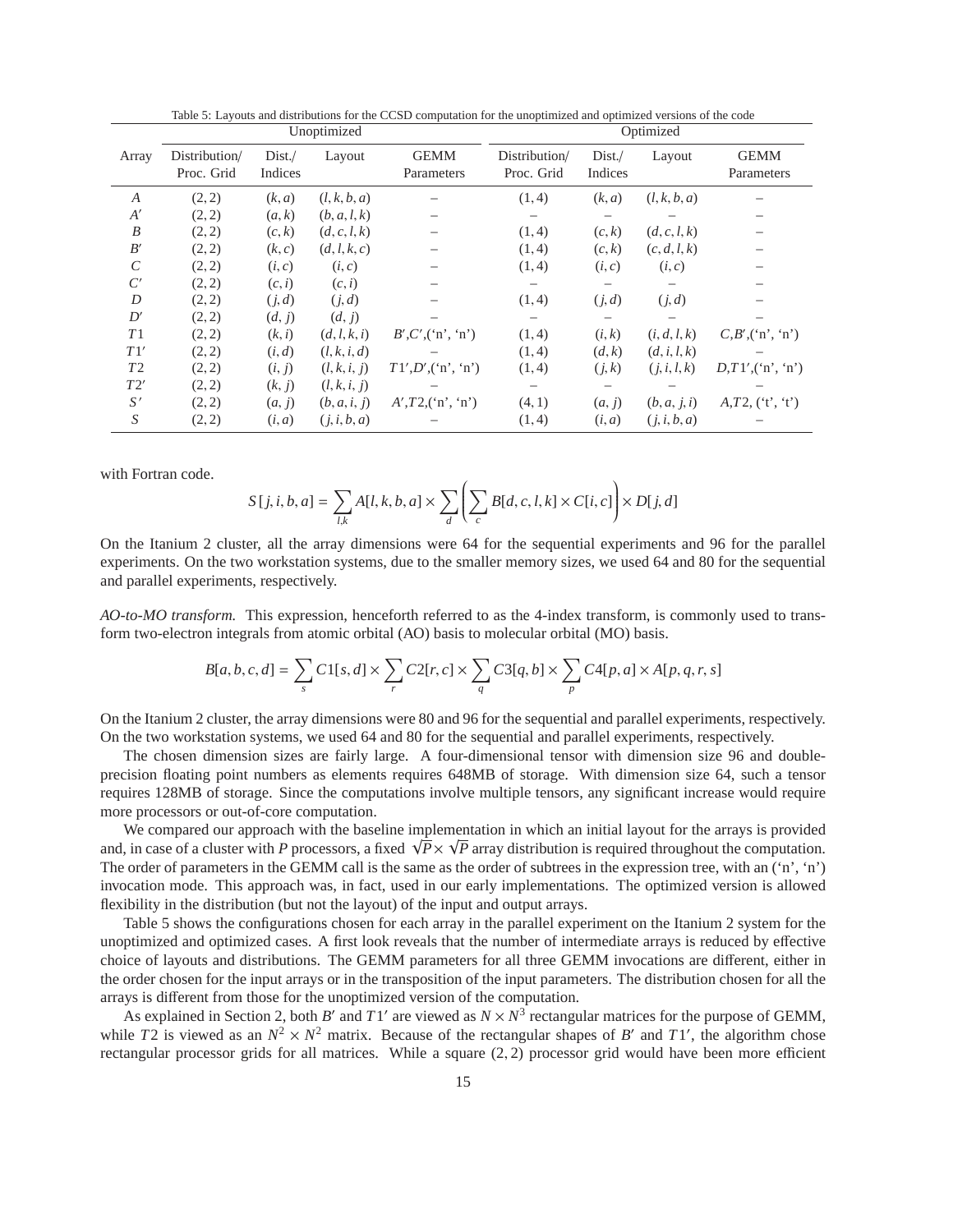Table 6: Sequential performance results for CCSD and 4index-transform on Itanium 2

|                       | Unoptimized (secs) |                      |                | Optimized (secs) |                      |                |
|-----------------------|--------------------|----------------------|----------------|------------------|----------------------|----------------|
|                       | <b>GEMM</b>        | Index<br>Permutation | Exec.<br>Time  | <b>GEMM</b>      | Index<br>Permutation | Exec.<br>Time  |
| <b>CCSD</b><br>4index | 55.28<br>10.06     | 1.41<br>2.58         | 56.69<br>12.64 | 45.58<br>10.58   | 0.78<br>(0.0)        | 46.36<br>10.58 |

Table 7: Parallel performance results on 4 processors for CCSD and 4index-transform on Itanium 2

|                       |                 | Unoptimized (secs)   |                 | Optimized (secs) |                      |                 |  |
|-----------------------|-----------------|----------------------|-----------------|------------------|----------------------|-----------------|--|
|                       | <b>GEMM</b>     | Index<br>Permutation | Exec.<br>Time   | <b>GEMM</b>      | Index<br>Permutation | Exec.<br>Time   |  |
| <b>CCSD</b><br>4index | 157.93<br>12.23 | 7.21<br>7 74         | 165.14<br>19.97 | 136.41<br>7.57   | 2.86<br>3.64         | 139.27<br>11 21 |  |

Table 8: Sequential performance results for CCSD and 4index-transform on Intel Xeon

|                       |              | Unoptimized (secs)   |               | Optimized (secs) |                      |               |
|-----------------------|--------------|----------------------|---------------|------------------|----------------------|---------------|
|                       | <b>GEMM</b>  | Index<br>Permutation | Exec.<br>Time | <b>GEMM</b>      | Index<br>Permutation | Exec.<br>Time |
| <b>CCSD</b><br>4index | 15.71<br>119 | 0.30<br>0.22         | 16.01<br>141  | 15.66<br>1 30    | 0.07<br>(0.0)        | 15.73<br>1.30 |

for the GEMM call involving the square matrix view of *T*2, the elimination of the redistribution operation for *T*2 outweighed the benefit of a more efficient GEMM call.

The final array reshape operation from  $S'$  to  $S$  involves only a layout transformation and no redistribution, since the processor dimensions for indices *i* and *j*, respectively, contain only one processor. (Alternatively, the resulting distribution indices could have been chosen to be  $(j, a)$ .)

Table 6 and Table 7 show the sequential and parallel results on Itanium 2, respectively. In the parallel CCSD experiments, the GEMM and index permutation times reported subsume the communication costs. The optimized version has close to 20% improvement over the unoptimized version in almost all cases. The parallel 4-index transform has an improvement of more than 75% over the unoptimized version. The effective choice of GEMM parameters results in a noticeable improvement in the GEMM cost for most cases. The index permutation cost is either improved or completely eliminated. The trade-off between the GEMM and the index permutation costs can be observed in the sequential 4-index transform experiment. In this experiment, the optimization process chooses an inferior configuration for the GEMM computation, so as to eliminate the index permutation cost completely, and hence reduce the overall execution time.

Table 8 and Table 9 show the sequential and parallel results on the Intel Xeon workstation, respectively. The parallel version has four threads each running on its own processor core. As index permutation is highly optimized on this processor, the sequential and parallel improvements with CCSD are 1.8% and 2.1%, respectively. However, the parallel 4-index transform still has an improvement of 32.1% over the unoptimized version. Table 10 and Table 11 show the sequential and parallel results on the AMD Opteron workstation, respectively. The parallel version has eight threads each running on its own processor core. Compared to the Intel Xeon workstation, on the AMD platform index permutation is not as highly optimized due to its multi-processor structure and other micro-architectural factors. Hence, we achieved a 147.7% improvement with the parallel 4-index code.

Fig. 6 and Fig. 7 show the relative improvements of the optimized over the unoptimized versions of CCSD and the 4-index transform, respectively, for all configurations. As these figures show, our algorithm in all cases reduces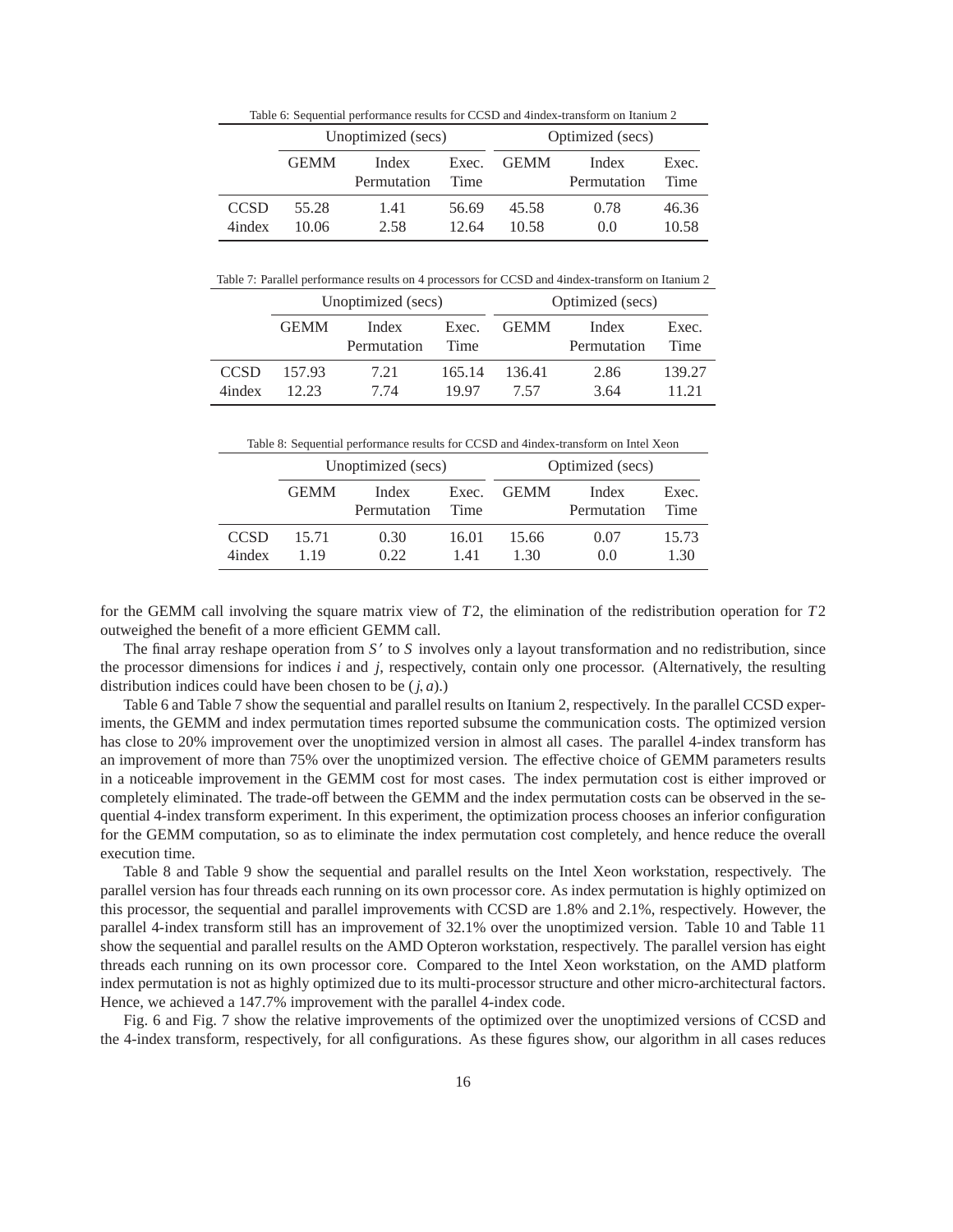Table 9: Parallel performance results on 4 processors for CCSD and 4index-transform on Intel Xeon

|                       |               | Unoptimized (secs)   |               | Optimized (secs) |                      |               |  |
|-----------------------|---------------|----------------------|---------------|------------------|----------------------|---------------|--|
|                       | <b>GEMM</b>   | Index<br>Permutation | Exec.<br>Time | <b>GEMM</b>      | Index<br>Permutation | Exec.<br>Time |  |
| <b>CCSD</b><br>4index | 15.01<br>O 99 | 0.67<br>0.42         | 15.68<br>143  | 15.18<br>1.07    | 0.18<br>(0.0)        | 15.36<br>1.07 |  |

Table 10: Sequential performance results for CCSD and 4index-transform on AMD Opteron

|                       |               | Unoptimized (secs)   |               | Optimized (secs) |                      |               |
|-----------------------|---------------|----------------------|---------------|------------------|----------------------|---------------|
|                       | <b>GEMM</b>   | Index<br>Permutation | Exec.<br>Time | <b>GEMM</b>      | Index<br>Permutation | Exec.<br>Time |
| <b>CCSD</b><br>4index | 30.21<br>2.14 | 2.14<br>0.56         | 32.35<br>2.70 | 30.08<br>2.52    | 0.25<br>(0.0)        | 30.34<br>2.52 |

Table 11: Parallel performance results on 4 processors for CCSD and 4index-transform on AMD Opteron

|                       |               | Unoptimized (secs)   |               | Optimized (secs) |                      |               |
|-----------------------|---------------|----------------------|---------------|------------------|----------------------|---------------|
|                       | <b>GEMM</b>   | Index<br>Permutation | Exec.<br>Time | <b>GEMM</b>      | Index<br>Permutation | Exec.<br>Time |
| <b>CCSD</b><br>4index | 14.53<br>2.70 | 2.66<br>1 24         | 17.19<br>394  | 14.69<br>1.59    | 0.54<br>(0.0)        | 15.23<br>1.59 |

or eliminates the index permutation cost. In some cases, it chooses less efficient DGEMM modes in exchange for eliminating the index permutation cost, while in several instances it is also able to improve the DGEMM performance.

Our measurements show that our layout optimization is beneficial for any architecture, multi-core, SMP, or cluster. Since DGEMM performs best on large arrays, and since even for computations that are near the memory limit we see significant improvements, we can conclude that we would see improvements on larger clusters as well. With larger dimension sizes and a larger cluster, the  $O(N^3)$  cost of DGEMM would dominate more over the  $O(N^2)$  cost of index permutation. On the other hand, the cost of array redistributions would increase wherever all-to-all communication is needed. Since in many cases our optimization was able to reduce the DGEMM cost, we would expect similar reductions to the local DGEMM computation on a larger cluster. Similarly, the ability of our algorithm to eliminate some redistributions would be of benefit on a larger cluster, and the improvement obtained by adapting the geometry of the processor grid to the geometry of the input tensors is expected to carry over to any cluster size.

# **7. Related work**

There has been prior work that has attempted to use data layout optimizations to improve spatial locality in programs, either in addition to or instead of loop transformations. Leung and Zahorjan [49] were the first to demonstrate cases where loop transformations fail (for a variety of reasons) for which data transformations are useful. The data transformations they consider correspond to non-singular linear transformations of the data space. O'Boyle and Knijnenburg [56] present techniques for generating efficient code for several layout optimizations such as linear transformations of memory layouts, alignment of arrays to page boundaries, and page replication. Several authors [5, 29] discuss the use of data transformations to improve locality on shared memory machines. Kandemir et al. [32] present a hyperplane representation of memory layouts of multi-dimensional arrays and show how to use this representation to derive very general data transformations for a single perfectly-nested loop. In the absence of dynamic data layouts, the layout of an array has an impact on the spatial locality characteristic of all the loop nests in the program that access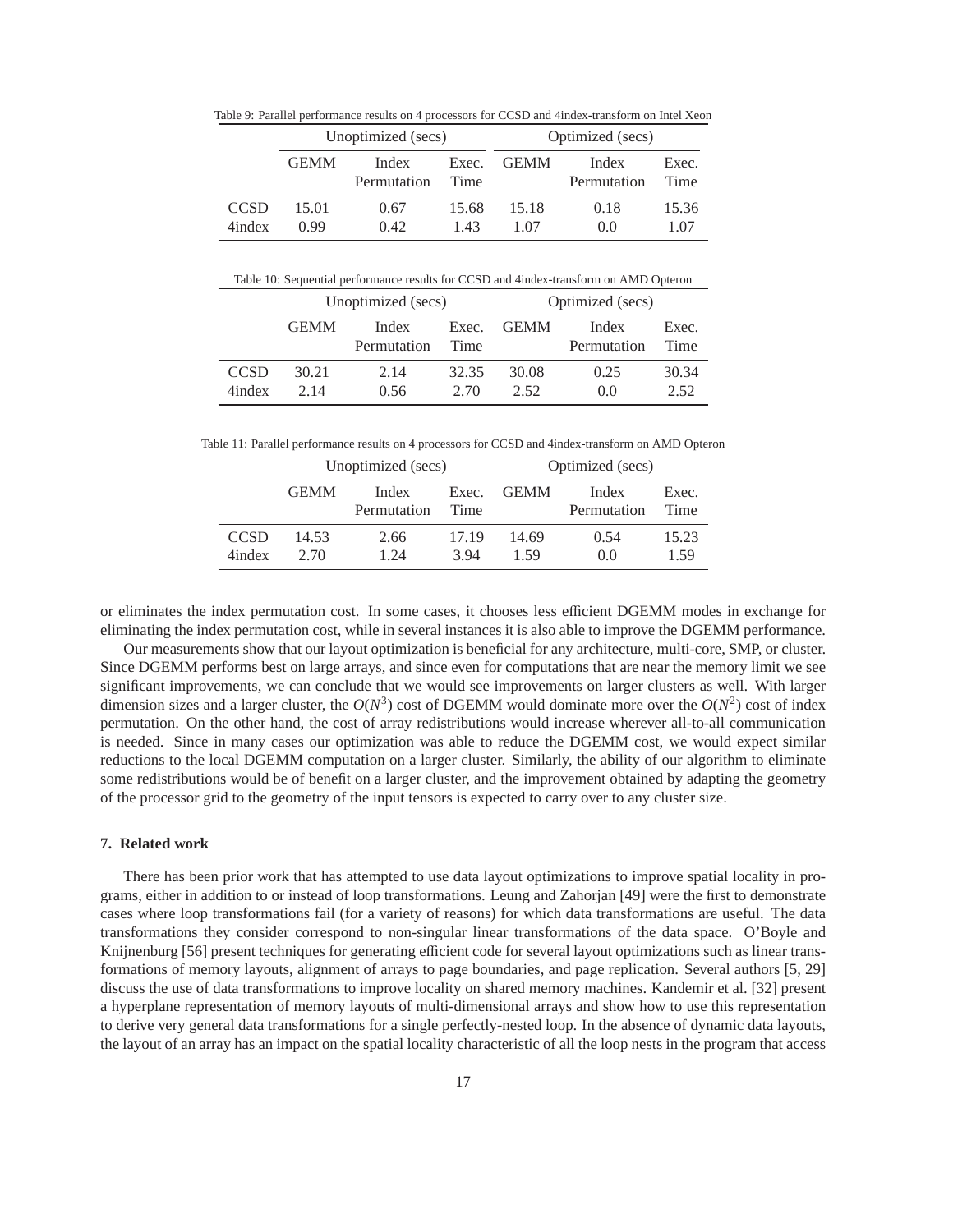

Figure 6: CCSD performance relative to unoptimized code.



Figure 7: 4-index performance relative to unoptimized code.

the array. As a result, Kandemir et al. [30, 31, 32] and Leung and Zahorjan [49] present a global approach to this problem; of these, [30] considers dynamic layouts. Some authors have addressed unifying loop and data transformations into a single framework. These works [14, 31] use loop permutations and array dimension permutations in an exhaustive search to determine the appropriate loop and data transformations for a single nest and then extend it to handle multiple nests.

Researchers have explored the use of a performance-model driven approach in combination with empirical search [52, 12]; of these, Mitchell et al. [52] have explored the use of offline exploration. Iterative compilation [37, 36, 20] has received a lot of attention but it is time consuming. Motivated by this, Knijnenburg et al. [38, 39] have explored the use of static models in the context of caches along with empirical search to reduce the time needed for iterative compilation by as much as 50%. More recently, Yuki et al. [62] have explored the automatic creation of performance models for tile selection for use in machine learning through the use of simple program features, running synthesized kernels.

We are not aware of any work that addresses the kind of data layout optimization problem considered in this paper. Moreover, our approach is driven by empirically derived cost models and is constrained by the data layout requirements of the library calls used.

FFTW [19], PHiPAC [8] and ATLAS [59] produce high performance libraries for specific computation kernels, by executing different versions of the computation and choosing the parameters that optimize the overall execution time. Our approach is similar to these in that we perform empirical evaluation of the constituent operations for various possible parameters. However, our work focuses on a more general class of computations than a single kernel. This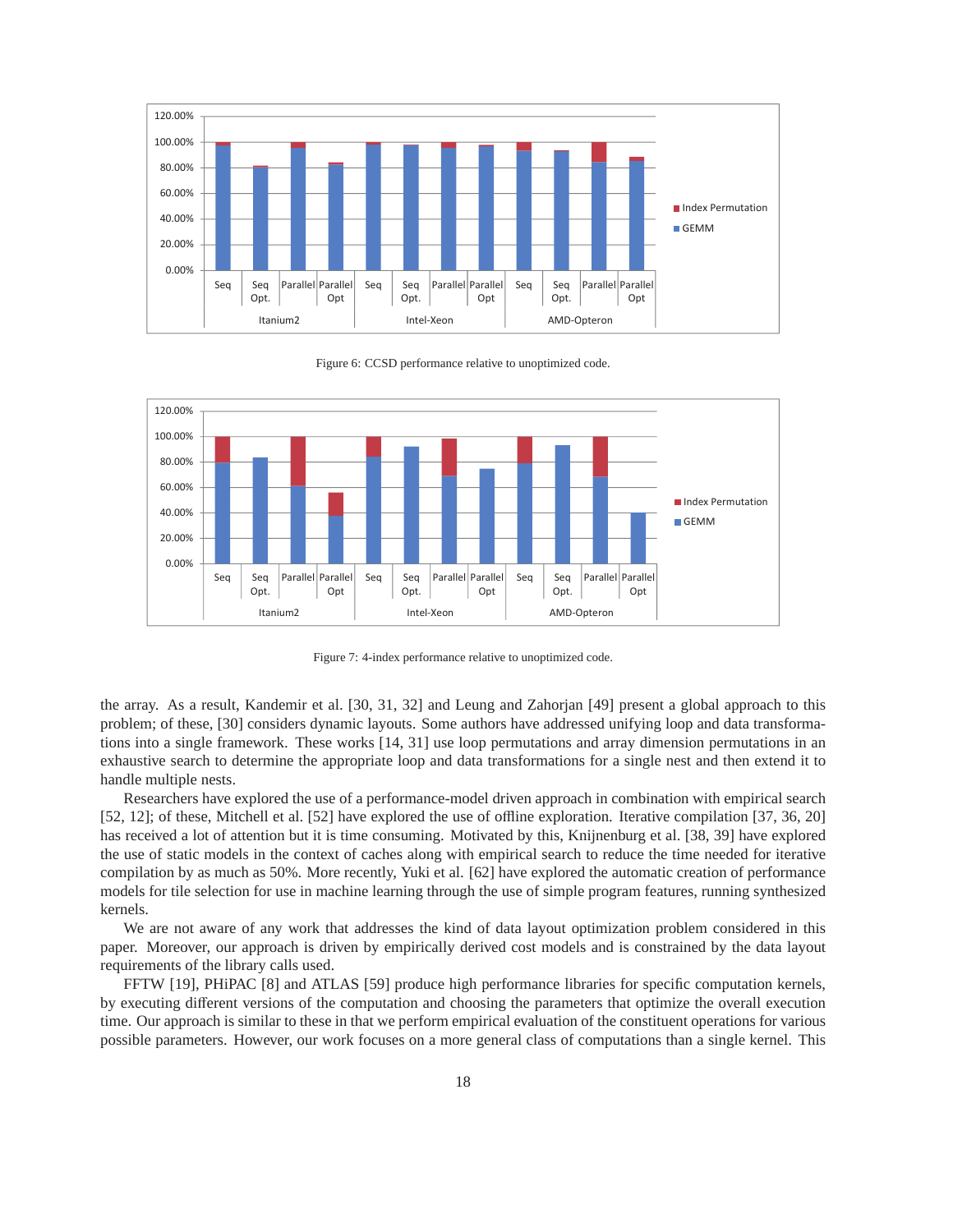forbids an exhaustive search strategy. The Sparsity system [27] also uses offline benchmarking to get parameters for a run-time tuning model, specifically for run-time data structure tuning in sparse linear algebra kernels.

As mentioned earlier, the approach presented in this paper may be viewed as an instance of the telescoping languages approach [33, 34, 11, 10]. The telescoping languages approach provides a high-level scripting interface for a computation to the user, while achieving high performance that is portable across machine architectures. It focuses on mechanisms to pre-optimize libraries and expose their performance trade-offs to allow the code generator to make effective use of the libraries.

Templates for algorithm recognition were presented by Alias et al. [2]. Building on this, Alias and Barthou [3] proposed a method that helps a user locate all fragments of code that can be replaced by library calls. Their approach does not include data layout transformations, which we address. Djoudi et al. [17] have explored the use of code (i.e., loop) specialization for different inputs through run-time switching among pre-generated versions. Khan et al. [35] have developed an approach for improving the performance of computational kernels through fast instantiations of templates done mostly at compile-time and occasionally, with negligible overhead, at run time. None of these works address layout transformations.

# **8. Conclusions**

We have described an approach to the synthesis of efficient parallel code for tensor contractions that reduces the overall execution time. The approach has been developed for a program synthesis system targeted at the quantum chemistry domain. The code is generated as a sequence of DGEMM calls interspersed with index permutation and redistribution to enable the use of the BLAS libraries and to improve overall performance. The costs of the constituent operations in the computation were empirically measured and were used to model the cost of the computation. This computational model has been used to determine layouts and distributions that minimize the overall execution time. Experimental results on three different architectures have been provided that show the effectiveness of our optimization approach.

This approach combines the best features of empirical optimizations, namely, the incorporation of complex behavior of modern architectures, and a model-driven approach that enables efficient exploration of the search space. The regularity of the constituent operations encountered in the target application has been used to empirically measure the constituent operations. We have presented a dynamic programming solution to choose the data layouts and calls to optimized GEMM kernels that is linear in the number of tensor expressions to be optimized.

Since layout optimization applies to any GEMM or index permutation library, we plan to generalize the approach to select between different GEMM implementations. E.g., it would be straightforward to let our algorithm decide whether to use the vendor library or ATLAS for GEMM calls if for certain dimension sizes ATLAS is found to outperform the vendor library. Similarly, on a cluster, the algorithm might choose among our extended version of Cannon's algorithm, Global Arrays DGEMM [54, 24, 53], and ScaLAPACK [13]. We are currently working on a new software infrastructure for the Tensor Contraction Engine that would facilitate such experiments as well as additional measurements using larger equations on a wider variety of architectures.

We are planning to conduct experiments on larger clusters and clusters of multi-core processors that would let us better understand the trade-offs between GEMM computation time and redistribution cost in order to further optimize tensor computations on large machines. For our extension of Cannon's algorithm, we are planning to explore the relative impacts on the performance due to the shape of the processor grid, the choice of distribution indices, and redistribution. Finally, we intend to further explore the trade-offs between empirical measurements and estimation of the cost of constituent operations, so that it can be tuned by the user to achieve the level of accuracy desired.

The empirical data-layout optimization described in this paper can be viewed as an instance of telescoping languages, which understands and optimizes the library components as if they were primitive operations in the base language. We believe that this approach can be generalized and applied to other computational problems that consist of a sequence of basic operations with data layouts as optimization parameters.

## **Role of the funding source**

This work was supported in part by the National Science Foundation under grants CHE-0121676, CHE-0121706, CNS-0509467, CCF-0541409, CCF-1059417, CCF-0073800, EIA-9986052, and EPS-1003897. The National Sci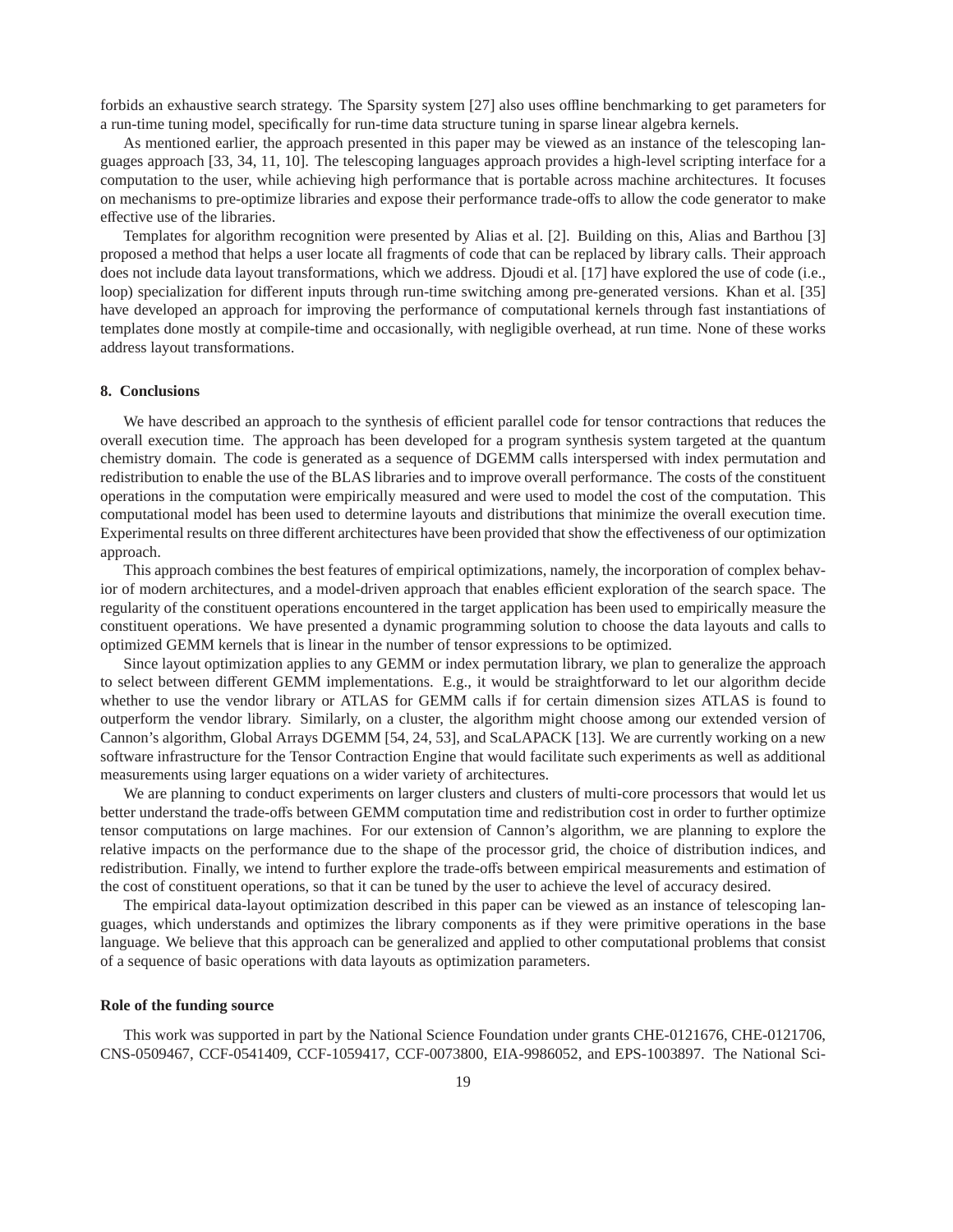ence Foundation had no involvement in any aspect of the research.

# **References**

- [1] Aggregate Remote Memory Copy Interface (ARMCI) webpage. http://www.emsl.pnl.gov/docs/parsoft/armci/.
- [2] C. Alias and D. Barthou. On the recognition of algorithm templates. *Electronic Notes in Theoretical Computer Science*, 82(2), 2003.
- [3] C. Alias and D. Barthou. Deciding where to call performance libraries. In J. C. Cunha and P. D. Medeiros, editors, *Euro-Par 2005, Parallel Processing, 11th International Euro-Par Conference, Lisbon, Portugal, August 30 - September 2, 2005, Proceedings*, volume 3648 of *Lecture Notes in Computer Science*, pages 336–345. Springer, 2005.
- [4] AMD Core Math Library (ACML) webpage. http://developer.amd.com/cpu/libraries/acml/.
- [5] J. Anderson, S. Amarasinghe, and M. Lam. Data and computation transformations for multiprocessors. In *Proceedings of the Fifth ACM SIGPLAN Symposium on Principles and Practice of Parallel Processing*, pages 166–178, Santa Barbara, CA, July 1995. ACM.
- [6] G. Baumgartner, A. Auer, D. Bernholdt, A. Bibireata, V. Choppella, D. Cociorva, X. Gao, R. Harrison, S. Hirata, S. Krishnamoorthy, S. Krishnan, C. Lam, Q. Lu, M. Nooijen, R. Pitzer, J. Ramanujam, P. Sadayappan, and A. Sibiryakov. Synthesis of high-performance parallel programs for a class of ab initio quantum chemistry models. *Proceedings of the IEEE*, 93(2):276–292, Feb. 2005.
- [7] A. Bibireata, S. Krishnan, G. Baumgartner, D. Cociorva, C. Lam, P. Sadayappan, J. Ramanujam, D. Bernholdt, and V. Choppella. Memoryconstrained data locality optimization for tensor contractions. In L. Rauchwerger, editor, *Proceedings of the 16th International Workshop on Languages and Compilers for Parallel Computing*, volume 2958 of *Lecture Notes in Computer Science*, pages 93–108, College Station, TX, Oct. 2003. Springer-Verlag.
- [8] J. Bilmes, K. Asanovic, C. Chin, and J. Demmel. Optimizing matrix multiply using PHiPAC. In *Proc. of ACM International Conference on Supercomputing*, pages 340–347, 1997.
- [9] L. Cannon. *A Cellular Computer to Implement the Kalman Filter Algorithm*. PhD thesis, Montana State University, Bozeman, MT, 1969.
- [10] A. Chauhan and K. Kennedy. Reducing and vectorizing procedures for Telescoping Languages. *International Journal of Parallel Programming*, 30(4):291–315, Aug. 2002.
- [11] A. Chauhan, C. McCosh, and K. Kennedy. Automatic type-driven library generation for Telescoping Languages. In *Proceedings of SC: High-performance Computing and Networking Conference*, Nov. 2003.
- [12] C. Chen, J. Chame, and M. Hall. Combining models and guided empirical search to optimize for multiple levels of the memory hierarchy. In *CGO'05*, 2005.
- [13] J. Choi, J. Demmel, I. Dhillon, J. Dongarra, S. Ostrouchov, A. Petitet, K. Stanley, D. Walker, and R. C. Whaley. Scalapack: a portable linear algebra library for distributed memory computers – design issues and performance. *Computer Physics Communications*, 97(1-2):1 – 15, 1996. High-Performance Computing in Science.
- [14] M. Cierniak and W. Li. Unifying data and control transformations for distributed shared-memory machines. In *Proceedings of the ACM SIGPLAN '95 Conference on Programming Languages Design and Implementation*, pages 205–217, La Jolla, CA, June 1995. ACM.
- [15] D. Cociorva, G. Baumgartner, C. Lam, P. Sadayappan, J. Ramanujam, M. Nooijen, D. Bernholdt, and R. Harrison. Space-time tradeoff optimization for a class of electronic structure calculations. In *Proceedings of the ACM SIGPLAN 2002 Conference on Programming Language Design and Implementation*, pages 177–186, Berlin, Germany, June 2002. ACM.
- [16] D. Cociorva, X. Gao, S. Krishnan, G. Baumgartner, C. Lam, P. Sadayappan, and J. Ramanujam. Global communication optimization for tensor contraction expressions under memory constraints. In *Proceedings of Seventeenth International Parallel and Distributed Processing Symposium (IPDPS '03)*, page 37b, Nice, France, Apr. 2003. IEEE Computer Society Press.
- [17] L. Djoudi, J.-T. Acquaviva, and D. Barthou. Compositional approach applied to loop specialization. *Concurrency and Computation: Practice and Experience*, 21(1):71–84, 2009.
- [18] J. Dongarra, J. Du Croz, I. Duff, and S. Hammarling. A set of level-3 basic linear algebra subprograms. *ACM Transactions on Mathematical Software*, 16(1):1–17, 1990.
- [19] M. Frigo and S. Johnson. FFTW: An adaptive software architecture for the FFT. In *Proceedings of 1998 IEEE International Conference on Acoustics Speech and Signal Processing*, volume 3, pages 1381–1384, Seattle, WA, May 1998. IEEE.
- [20] G. Fursin, M. F. P. O'Boyle, and P. M. W. Knijnenburg. Evaluating iterative compilation. In W. Pugh and C.-W. Tseng, editors, *LCPC*, volume 2481 of *Lecture Notes in Computer Science*, pages 362–376. Springer, 2002.
- [21] X. Gao. *Integrated Compiler Optimizations for Tensor Contractions*. PhD thesis, The Ohio State University, Columbus, OH, 2008.
- [22] X. Gao, S. Krishnamoorthy, S. Sahoo, C. Lam, G. Baumgartner, J. Ramanujam, and P. Sadayappan. Efficient search-space pruning for integrated fusion and tiling transformations. *Concurrency and Computation: Practice and Experience*, 19(18):2425–2443, Dec. 2007.
- [23] X. Gao, S. Sahoo, Q. Lu, G. Baumgartner, C. Lam, J. Ramanujam, and P. Sadayappan. Performance modeling and optimization of parallel out-of-core tensor contractions. In *Proceedings of the ACM SIGPLAN 2005 Symposium on Principles and Practice of Parallel Programming (PPoPP '05)*, pages 266–276, Chicago, Illinois, June 2005. ACM.
- [24] Global Arrays webpage. http://www.emsl.pnl.gov/docs/global/.
- [25] A. Grama, A. Gupta, G. Karypis, and V. Kumar. *Introduction to Parallel Computing (2nd Edition)*. Addison-Wesley, 2003.
- [26] A. Hartono, Q. Lu, T. Henretty, S. Krishnamoorthy, H. Zhang, G. Baumgartner, D. E. Bernholdt, M. Nooijen, R. M. Pitzer, J. Ramanujam, and P. Sadayappan. Performance optimization of tensor contraction expressions for many-body methods in quantum chemistry. *The Journal of Physical Chemistry*, 113(45):12715–12723, 2009.
- [27] E.-J. Im, K. Yelick, and R. Vuduc. Sparsity: Optimization framework for sparse matrix kernels. *Int. J. High Perform. Comput. Appl.*, 18:135–158, February 2004.
- [28] Intel Math Kernel Library (Intel MKL) webpage. http://software.intel.com/en-us/intel-mkl/.
- [29] Y. Ju and H. Dietz. Reduction of cache coherence overhead by compiler data layout and loop transformation. In *Proceedings of the Fourth International Workshop on Language and Compilers for Parallel Computing*, volume 589 of *Lecture Notes in Computer Science*, pages 344–358, Santa Clara, CA, Aug. 1991. Springer-Verlag.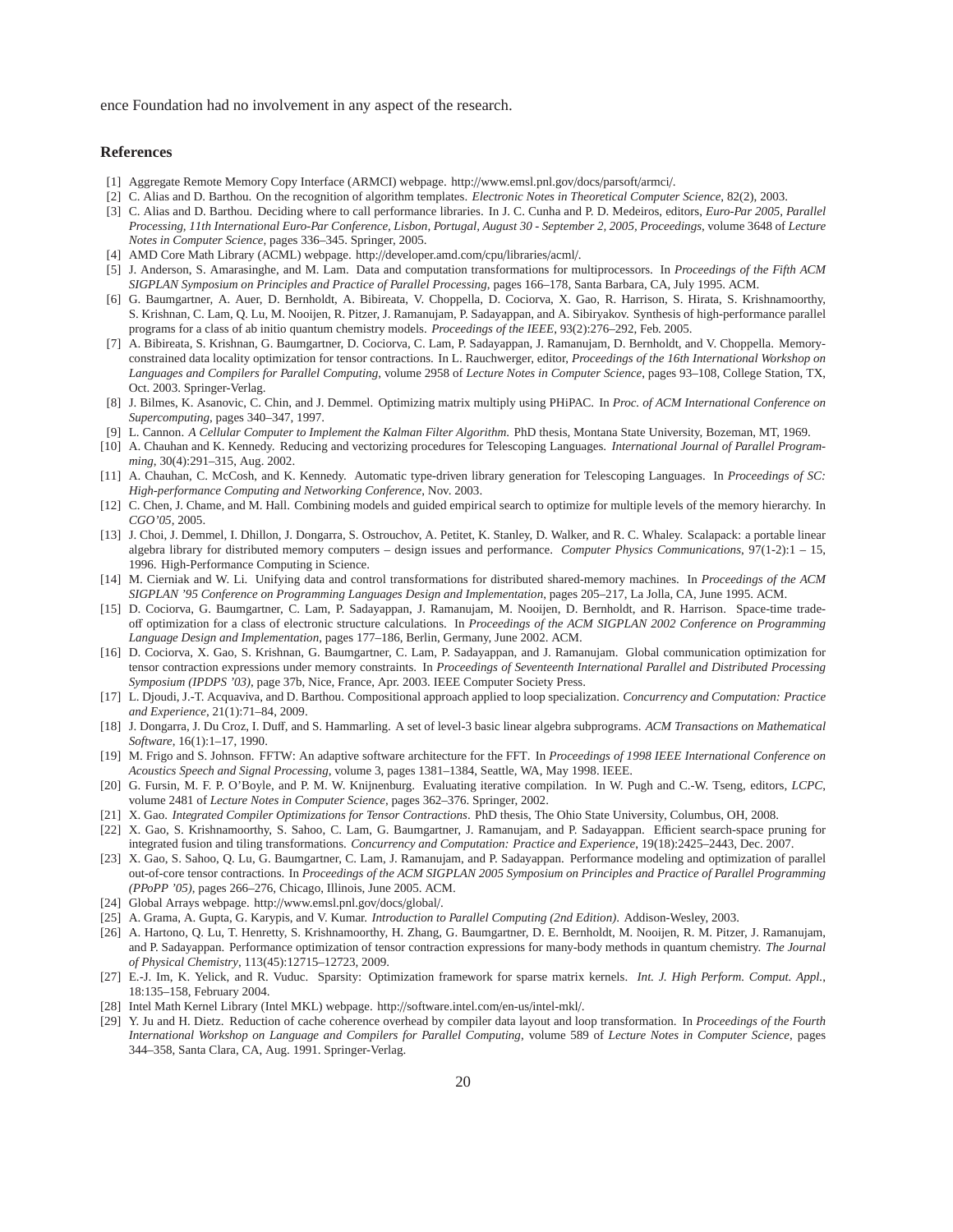- [30] M. Kandemir, P. Banerjee, A. Choudhary, J. Ramanujam, and E. Ayguade. Static and dynamic locality optimizations using integer linear programming. *IEEE Transactions on Parallel and Distributed Systems*, 12(9):922–941, 2001.
- [31] M. Kandemir, A. Choudhary, J. Ramanujam, and P. Banerjee. Improving locality using loop and data transformations in an integrated framework. In *Proceedings of 31st Annual ACM*/*IEEE International Symposium on Microarchitecture*, pages 285–296, Dallas, TX, 30 November - 2 December 1998. IEEE.
- [32] M. Kandemir, A. Choudhary, N. Shenoy, P. Banerjee, and J. Ramanujam. A linear algebra framework for automatic determination of optimal data layouts. *IEEE Transactions on Parallel and Distributed Systems*, 10(2):115–135, 1999.
- [33] K. Kennedy, B. Broom, A. Chauhan, R. Fowler, J. Garvin, C. Koelbel, C. McCosh, and J. Mellor-Crummey. Telescoping Languages: A system for automatic generation of domain languages. *Proceedings of the IEEE*, 93(3):387–408, Mar. 2005.
- [34] K. Kennedy, B. Broom, K. Cooper, J. Dongarra, R. Fowler, D. Gannon, L. Johnsson, J. Mellor-Crummey, and L. Torczon. Telescoping Languages: A strategy for automatic generation of scientific problem-solving systems from annotated libraries. *Journal of Parallel and Distributed Computing*, 61(12):1803–1826, Dec. 2001.
- [35] M. A. Khan, H.-P. Charles, and D. Barthou. Improving performance of optimized kernels through fast instantiations of templates. *Concurrency and Computation: Practice and Experience*, 21(1):59–70, 2009.
- [36] T. Kisuki, P. M. W. Knijnenburg, and M. F. P. O'Boyle. Combined selection of tile sizes and unroll factors using iterative compilation. In *Proceedings of the 2000 International Conference on Parallel Architectures and Compilation Techniques*, PACT '00, pages 237–, Washington, DC, USA, 2000. IEEE Computer Society.
- [37] T. Kisuki, P. M. W. Knijnenburg, M. F. P. O'Boyle, F. Bodin, and H. A. G. Wijshoff. A feasibility study in iterative compilation. In C. D. Polychronopoulos, K. Joe, A. Fukuda, and S. Tomita, editors, *ISHPC*, volume 1615 of *Lecture Notes in Computer Science*, pages 121–132. Springer, 1999.
- [38] P. Knijnenburg, T. Kisuki, and K. Gallivan. Cache models for iterative compilation. In R. Sakellariou, J. Gurd, L. Freeman, and J. Keane, editors, *Euro-Par 2001 Parallel Processing*, volume 2150 of *Lecture Notes in Computer Science*, pages 254–261. Springer Berlin / Heidelberg, 2001. 10.1007/3-540-44681-8 37.
- [39] P. M. W. Knijnenburg, T. Kisuki, K. Gallivan, and M. F. P. O'Boyle. The effect of cache models on iterative compilation for combined tiling and unrolling: Research articles. *Concurr. Comput. : Pract. Exper.*, 16:247–270, January 2004.
- [40] S. Krishnan, S. Krishnamoorthy, G. Baumgartner, D. Cociorva, C. Lam, P. Sadayappan, J. Ramanujam, D. Bernholdt, and V. Choppella. Data locality optimization for synthesis of efficient out-of-core algorithms. In *Proceedings of the the International Conference on High-Performance Computing*, volume 2913 of *Lecture Notes in Computer Science*, pages 406–417, Hyderabad, India, Dec. 2003. Springer-Verlag.
- [41] S. Krishnan, S. Krishnamoorthy, G. Baumgartner, C. Lam, J. Ramanujam, P. Sadayappan, and V. Choppella. Efficient synthesis of out-of-core algorithms using a nonlinear optimization solver. *Journal of Parallel and Distributed Computing*, 66(5):659–673, May 2006.
- [42] C. Lam. *Performance Optimization of a Class of Loops Implementing Multi-Dimensional Integrals*. PhD thesis, The Ohio State University, Columbus, OH, Aug. 1999. Also available as Technical Report No. OSU-CISRC-8/99-TR22, Dept. of Computer and Information Science, The Ohio State University.
- [43] C. Lam, D. Cociorva, G. Baumgartner, and P. Sadayappan. Optimization of memory usage requirement for a class of loops implementing multi-dimensional integrals. In *Proceedings of the Twelfth Workshop on Languages and Compilers for Parallel Computing*, volume 1863 of *Lecture Notes in Computer Science*, pages 350–364, San Diego, CA, Aug. 1999. Springer-Verlag.
- [44] C. Lam, T. Rauber, G. Baumgartner, D. Cociorva, and P. Sadayappan. Memory-optimal evaluation of expression trees involving large objects. *Computer Languages, Systems* & *Structures*, 37(2):63–75, July 2011.
- [45] C. Lam, P. Sadayappan, and R. Wenger. On optimizing a class of multi-dimensional loops with reductions for parallel execution. *Parallel Processing Letters*, 7(2):157–168, 1997.
- [46] C. Lam, P. Sadayappan, and R. Wenger. Optimization of a class of multi-dimensional integrals on parallel machines. In *Eighth SIAM Conference on Parallel Processing for Scientific Computing*, Minneapolis, MN, Mar. 1997. Society for Industrial and Applied Mathematics.
- [47] H.-J. Lee, J. Robertson, and J. Fortes. Generalized cannon's algorithm for parallel matrix multiplication. In *Proceedings of the 1997 International Conference on Supercomputing*, pages 44–51, Vienna, Austria, July 1997. ACM.
- [48] T. Lee and G. Scuseria. Achieving chemical accuracy with coupled cluster theory. In S. Langhoff, editor, *Quantum Mechanical Electronic Structure Calculations with Chemical Accuracy*, pages 47–109. Kluwer Academic Publishers, Dordrecht, The Netherlands, 1997.
- [49] S. Leung and J. Zahorjan. Optimizing data locality by array restructuring. Technical Report TR-95-09-01, Dept. Computer Science, University of Washington, Seattle, WA, 1995.
- [50] Q. Lu. *Data Layout Optimization Techniques for Modern and Emerging Architectures*. PhD thesis, The Ohio State University, Columbus, OH, 2008.
- [51] Q. Lu, S. Krishnamoorthy, and P. Sadayappan. Combining analytical and empirical approaches in tuning matrix transposition. In *PACT '06: Proceedings of the 15th International Conference on Parallel Architectures and Compilation Techniques*, pages 233–242, New York, NY, USA, 2006. ACM.
- [52] N. Mitchell, L. Carter, and J. Ferrante. A modal model of memory. In V. N. Alexandrov, J. Dongarra, B. A. Juliano, R. S. Renner, and C. J. K. Tan, editors, *International Conference on Computational Science (1)*, volume 2073 of *Lecture Notes in Computer Science*, pages 81–96. Springer, 2001.
- [53] J. Nieplocha, R. Harrison, and R. Littlefield. Global Arrays: A nonuniform memory access programming model for high-performance computers. *The Journal of Supercomputing*, 10(2):169–189, 1996.
- [54] J. Nieplocha, B. Palmer, V. Tipparaju, M. Krishnan, H. Trease, and E. Apra. Advances, applications and performance of the Global Arrays shared memory programming toolkit. *International Journal of High Performance Computing Applications*, 20(2):203–213, 2006.
- [55] J. Nieplocha, V. Tipparaju, M. Krishnan, and D. Panda. High performance remote memory access communications: The ARMCI approach. *International Journal of High Performance Computing and Applications*, 20(2):233–253, 2006.
- [56] M. F. P. O'Boyle and P. M. W. Knijnenburg. Nonsingular data transformations: Definition, validity, and applications. *Int. J. Parallel Program.*, 27(3):131–159, 1999.
- [57] A. Tiwari, C. Chen, J. Chame, M. Hall, and J. Hollingsworth. Scalable autotuning framework for compiler optimization. In *IPDPS '09*, May